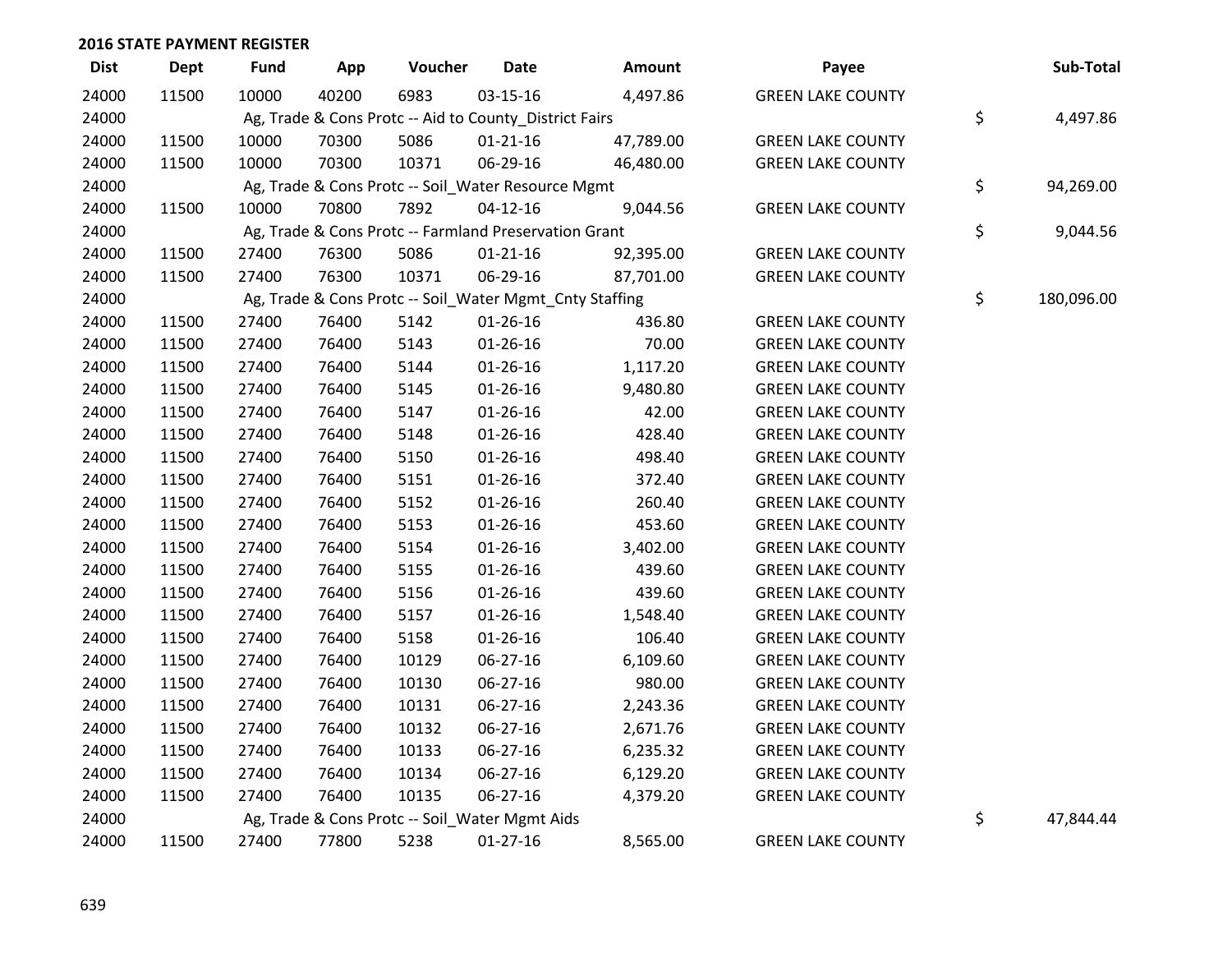| <b>Dist</b> | <b>Dept</b> | <b>Fund</b> | App          | Voucher                                      | <b>Date</b>    | Amount    | Payee                    | Sub-Total       |
|-------------|-------------|-------------|--------------|----------------------------------------------|----------------|-----------|--------------------------|-----------------|
| 24000       | 11500       | 27400       | 77800        | 14919                                        | $11 - 10 - 16$ | 13,525.00 | <b>GREEN LAKE COUNTY</b> |                 |
| 24000       |             |             |              | Ag, Trade & Cons Protc -- CLEAN SWEEP GRANTS |                |           |                          | \$<br>22,090.00 |
| 24000       | 11500       | 36300       | <b>WE100</b> | 5139                                         | $01 - 26 - 16$ | 7,595.00  | <b>GREEN LAKE COUNTY</b> |                 |
| 24000       | 11500       | 36300       | <b>WE100</b> | 5140                                         | $01 - 26 - 16$ | 8,632.40  | <b>GREEN LAKE COUNTY</b> |                 |
| 24000       | 11500       | 36300       | <b>WE100</b> | 5141                                         | $01 - 26 - 16$ | 3,150.00  | <b>GREEN LAKE COUNTY</b> |                 |
| 24000       | 11500       | 36300       | <b>WE100</b> | 5295                                         | 01-29-16       | 8,564.50  | <b>GREEN LAKE COUNTY</b> |                 |
| 24000       | 11500       | 36300       | <b>WE100</b> | 5296                                         | $01-29-16$     | 2,695.00  | <b>GREEN LAKE COUNTY</b> |                 |
| 24000       | 11500       | 36300       | <b>WE100</b> | 5297                                         | $01-29-16$     | 1,372.00  | <b>GREEN LAKE COUNTY</b> |                 |
| 24000       | 11500       | 36300       | <b>WE100</b> | 5298                                         | $01-29-16$     | 704.93    | <b>GREEN LAKE COUNTY</b> |                 |
| 24000       | 11500       | 36300       | <b>WE100</b> | 5299                                         | 01-29-16       | 5,361.91  | <b>GREEN LAKE COUNTY</b> |                 |
| 24000       | 11500       | 36300       | <b>WE100</b> | 5300                                         | 01-29-16       | 300.00    | <b>GREEN LAKE COUNTY</b> |                 |
| 24000       | 11500       | 36300       | <b>WE100</b> | 5301                                         | $01-29-16$     | 1,516.90  | <b>GREEN LAKE COUNTY</b> |                 |
| 24000       | 11500       | 36300       | <b>WE100</b> | 5302                                         | 01-29-16       | 5,460.00  | <b>GREEN LAKE COUNTY</b> |                 |
| 24000       | 11500       | 36300       | <b>WE100</b> | 5304                                         | 01-29-16       | 7,630.42  | <b>GREEN LAKE COUNTY</b> |                 |
| 24000       | 11500       | 36300       | <b>WE100</b> | 5306                                         | 01-29-16       | 3,000.00  | <b>GREEN LAKE COUNTY</b> |                 |
| 24000       | 11500       | 36300       | <b>WE100</b> | 5308                                         | 01-29-16       | 2,037.50  | <b>GREEN LAKE COUNTY</b> |                 |
| 24000       | 11500       | 36300       | <b>WE100</b> | 5310                                         | 01-29-16       | 4,200.00  | <b>GREEN LAKE COUNTY</b> |                 |
| 24000       | 11500       | 36300       | <b>WE100</b> | 5312                                         | 01-29-16       | 2,690.04  | <b>GREEN LAKE COUNTY</b> |                 |
| 24000       | 11500       | 36300       | <b>WE100</b> | 5794                                         | $02 - 10 - 16$ | 1,743.89  | <b>GREEN LAKE COUNTY</b> |                 |
| 24000       | 11500       | 36300       | <b>WE100</b> | 5796                                         | $02 - 10 - 16$ | 1,466.81  | <b>GREEN LAKE COUNTY</b> |                 |
| 24000       | 11500       | 36300       | <b>WE100</b> | 16255                                        | 12-14-16       | 1,050.00  | <b>GREEN LAKE COUNTY</b> |                 |
| 24000       | 11500       | 36300       | <b>WE100</b> | 16256                                        | 12-14-16       | 3,850.00  | <b>GREEN LAKE COUNTY</b> |                 |
| 24000       | 11500       | 36300       | <b>WE100</b> | 16257                                        | 12-14-16       | 3,500.00  | <b>GREEN LAKE COUNTY</b> |                 |
| 24000       | 11500       | 36300       | <b>WE100</b> | 16258                                        | 12-14-16       | 2,100.00  | <b>GREEN LAKE COUNTY</b> |                 |
| 24000       | 11500       | 36300       | <b>WE100</b> | 16259                                        | 12-14-16       | 1,497.44  | <b>GREEN LAKE COUNTY</b> |                 |
| 24000       | 11500       | 36300       | <b>WE100</b> | 16260                                        | 12-14-16       | 500.00    | <b>GREEN LAKE COUNTY</b> |                 |
| 24000       | 11500       | 36300       | <b>WE100</b> | 16261                                        | 12-14-16       | 15,083.00 | <b>GREEN LAKE COUNTY</b> |                 |
| 24000       | 11500       | 36300       | <b>WE100</b> | 16262                                        | 12-14-16       | 387.50    | <b>GREEN LAKE COUNTY</b> |                 |
| 24000       | 11500       | 36300       | <b>WE100</b> | 16263                                        | 12-14-16       | 500.00    | <b>GREEN LAKE COUNTY</b> |                 |
| 24000       | 11500       | 36300       | <b>WE100</b> | 16264                                        | 12-14-16       | 2,472.34  | <b>GREEN LAKE COUNTY</b> |                 |
| 24000       | 11500       | 36300       | <b>WE100</b> | 16265                                        | 12-14-16       | 1,278.20  | <b>GREEN LAKE COUNTY</b> |                 |
| 24000       | 11500       | 36300       | <b>WE100</b> | 16266                                        | 12-14-16       | 8,000.00  | <b>GREEN LAKE COUNTY</b> |                 |
| 24000       | 11500       | 36300       | <b>WE100</b> | 16267                                        | 12-14-16       | 227.50    | <b>GREEN LAKE COUNTY</b> |                 |
| 24000       | 11500       | 36300       | <b>WE100</b> | 16268                                        | 12-14-16       | 7,150.50  | <b>GREEN LAKE COUNTY</b> |                 |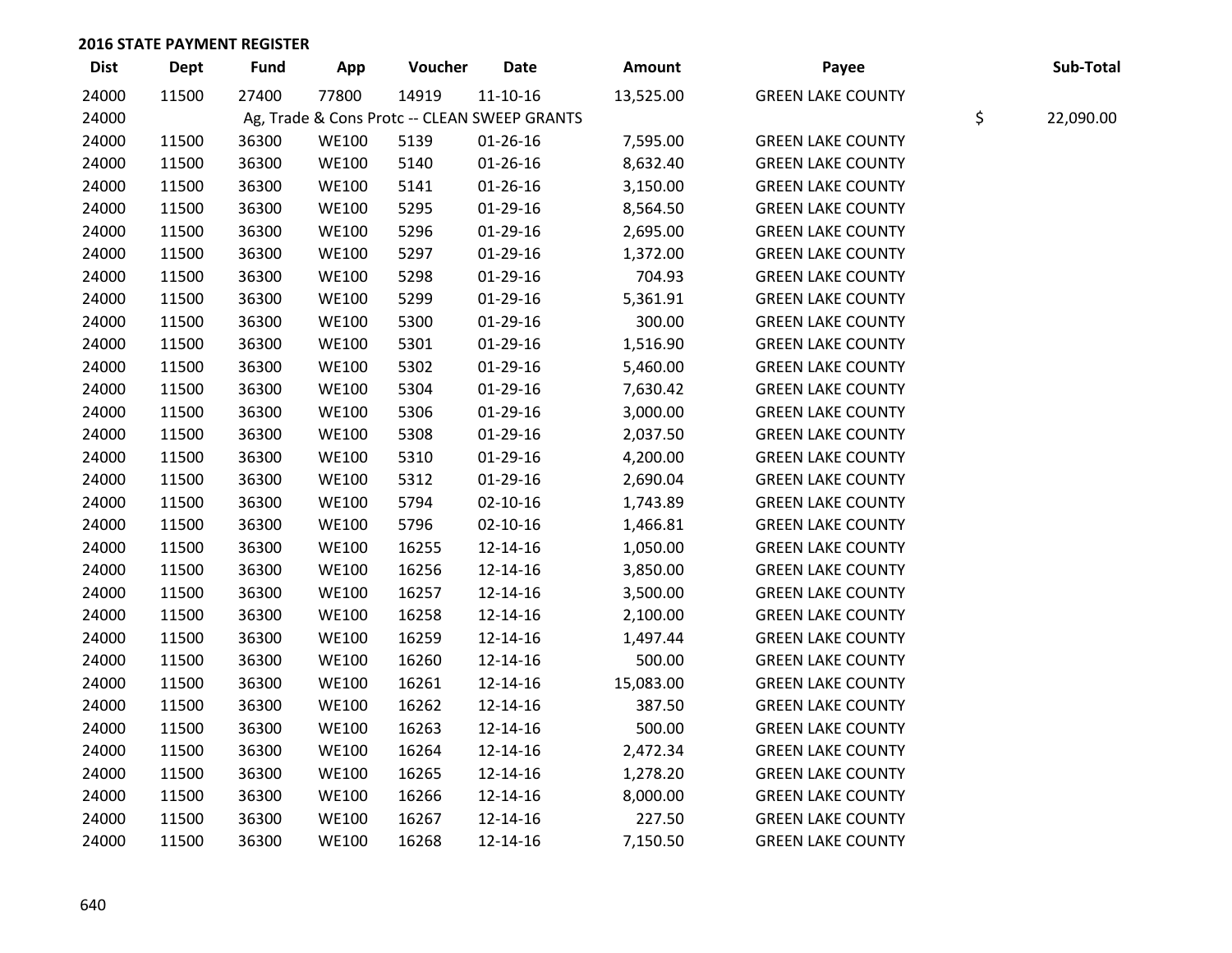| <b>Dist</b> | <b>Dept</b> | <b>Fund</b> | App          | Voucher                                             | Date           | Amount     | Payee                       | Sub-Total        |
|-------------|-------------|-------------|--------------|-----------------------------------------------------|----------------|------------|-----------------------------|------------------|
| 24000       |             |             |              | Ag, Trade & Cons Protc -- AGRICULTURE-SOIL & WATER  |                |            |                             | \$<br>115,717.78 |
| 24000       | 37000       | 21200       | 38100        | 37622                                               | $03 - 22 - 16$ | 4,153.25   | <b>GREEN LAKE COUNTY</b>    |                  |
| 24000       |             |             |              | Natural Resources -- GPO -federal funds             |                |            |                             | \$<br>4,153.25   |
| 24000       | 37000       | 21200       | 55000        | 37622                                               | $03 - 22 - 16$ | 14,391.02  | <b>GREEN LAKE COUNTY</b>    |                  |
| 24000       |             |             |              | Natural Resources -- Enf A - boating enforcement    |                |            |                             | \$<br>14,391.02  |
| 24000       | 37000       | 21200       | 57500        | 81149                                               | 08-08-16       | 29,950.00  | <b>GREEN LAKE COUNTY</b>    |                  |
| 24000       |             |             |              | Natural Resources -- RA- snowmobile trail areas     |                |            |                             | \$<br>29,950.00  |
| 24000       | 37000       | 21200       | 58900        | 102280                                              | $11 - 18 - 16$ | 220.38     | <b>GREEN LAKE COUNTY</b>    |                  |
| 24000       |             |             |              | Natural Resources -- Resource aids - distribution o |                |            |                             | \$<br>220.38     |
| 24000       | 37000       | 21200       | 67500        | 43455                                               | $04 - 15 - 16$ | 2,500.00   | <b>GREEN LAKE COUNTY</b>    |                  |
| 24000       |             |             |              | Natural Resources -- EA - river protect, cons fund  |                |            |                             | \$<br>2,500.00   |
| 24000       | 37000       | 36300       | <b>TA100</b> | 51175                                               | 05-10-16       | 54,615.92  | <b>GREEN LAKE COUNTY</b>    |                  |
| 24000       |             |             |              | Natural Resources -- LAND ACQUISITION               |                |            |                             | \$<br>54,615.92  |
| 24000       | 37000       | 36300       | TF100        | 79769                                               | 08-02-16       | 150,000.00 | <b>GREEN LAKE COUNTY</b>    |                  |
| 24000       |             |             |              | Natural Resources -- DNR-NONPOINT SOURCE            |                |            |                             | \$<br>150,000.00 |
| 24000       | 39500       | 21100       | 18500        | 57085                                               | 12-01-16       | 3,594.64   | <b>GREEN LAKE COUNTY</b>    |                  |
| 24000       | 39500       | 21100       | 18500        | 57101                                               | 12-01-16       | 1,885.88   | <b>GREEN LAKE COUNTY</b>    |                  |
| 24000       |             |             |              | Transportation -- Hwy Sfty Loc Aid Ffd              |                |            |                             | \$<br>5,480.52   |
| 24000       | 39500       | 21100       | 19000        | 133                                                 | 07-05-16       | 371,590.24 | <b>GREEN LAKE COUNTY</b>    |                  |
| 24000       | 39500       | 21100       | 19000        | 29087                                               | 10-03-16       | 185,795.15 | <b>GREEN LAKE COUNTY</b>    |                  |
| 24000       |             |             |              | Transportation -- Trans Aids To Co.-Sf              |                |            |                             | \$<br>557,385.39 |
| 24000       | 39500       | 21100       | 16800        | 88024                                               | 05-06-16       | 68,844.00  | <b>COUNTY OF GREEN LAKE</b> |                  |
| 24000       |             |             |              | Transportation -- Eldly&Disa Co/Aid Sf              |                |            |                             | \$<br>68,844.00  |
| 24000       | 39500       | 21100       | 18500        | 87239                                               | $07 - 14 - 16$ | 1,573.00   | TREAS GREEN LAKE CO         |                  |
| 24000       |             |             |              | Transportation -- Hwy Sfty Loc Aid Ffd              |                |            |                             | \$<br>1,573.00   |
| 24000       | 39500       | 21100       | 19000        | 74024                                               | $01 - 04 - 16$ | 185,795.12 | <b>COUNTY OF GREEN LAKE</b> |                  |
| 24000       |             |             |              | Transportation -- Trans Aids To Co.-Sf              |                |            |                             | \$<br>185,795.12 |
| 24000       | 41000       | 10000       | 11600        | 92378                                               | 11-29-16       | 15,200.00  | <b>GREEN LAKE COUNTY</b>    |                  |
| 24000       |             |             |              | Corrections -- Reimbursing counties for proba       |                |            |                             | \$<br>15,200.00  |
| 24000       | 41000       | 10000       | 31300        | 28385                                               | $02 - 12 - 16$ | 674.00     | <b>GREEN LAKE COUNTY</b>    |                  |
| 24000       | 41000       | 10000       | 31300        | 48636                                               | $05 - 12 - 16$ | 59,979.62  | <b>GREEN LAKE COUNTY</b>    |                  |
| 24000       |             |             |              | Corrections -- Community youth and family aid       |                |            |                             | \$<br>60,653.62  |
| 24000       | 43500       | 10000       | 00000        | 90613                                               | $01 - 02 - 16$ | 2,915.00   | <b>GREEN LAKE CO</b>        |                  |
| 24000       | 43500       | 10000       | 00000        | 90614                                               | $01 - 04 - 16$ | 27,947.00  | <b>GREEN LAKE CO</b>        |                  |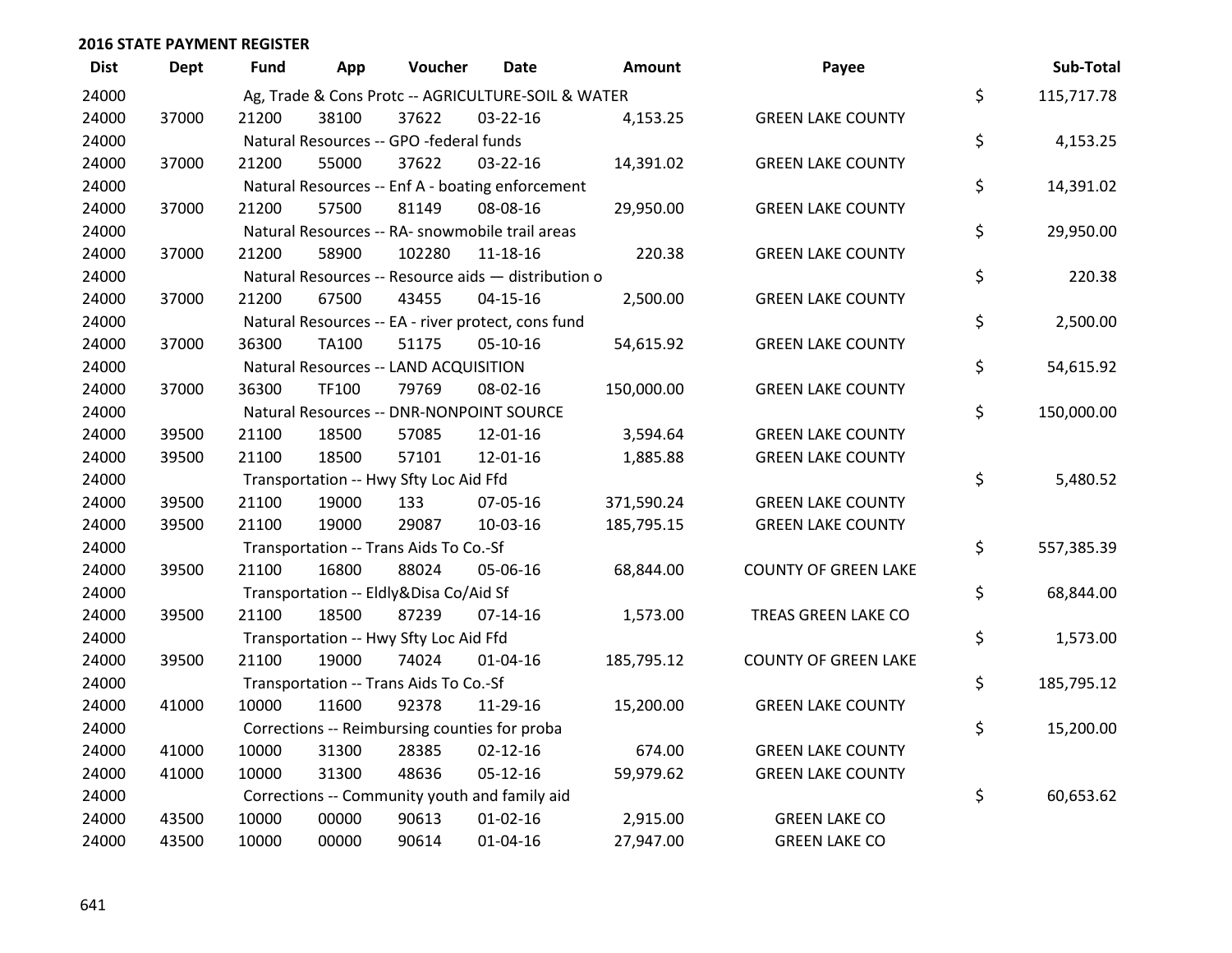| <b>Dist</b> | <b>Dept</b> | <b>Fund</b> | App   | Voucher                                        | <b>Date</b>                                      | Amount     | Payee                    | Sub-Total        |
|-------------|-------------|-------------|-------|------------------------------------------------|--------------------------------------------------|------------|--------------------------|------------------|
| 24000       | 43500       | 10000       | 00000 | 90616                                          | $02 - 01 - 16$                                   | 31,424.00  | <b>GREEN LAKE CO</b>     |                  |
| 24000       | 43500       | 10000       | 00000 | 90618                                          | 03-01-16                                         | 30,862.00  | <b>GREEN LAKE CO</b>     |                  |
| 24000       | 43500       | 10000       | 00000 | 90624                                          | 05-02-16                                         | 14,082.00  | <b>GREEN LAKE CO</b>     |                  |
| 24000       | 43500       | 10000       | 00000 | 90700                                          | $07 - 01 - 16$                                   | 9,041.00   | <b>GREEN LAKE CO</b>     |                  |
| 24000       | 43500       | 10000       | 00000 | 90701                                          | 08-01-16                                         | 186,475.00 | <b>GREEN LAKE CO</b>     |                  |
| 24000       | 43500       | 10000       | 00000 | 90702                                          | 09-01-16                                         | 1,203.00   | <b>GREEN LAKE CO</b>     |                  |
| 24000       |             |             |       | Health Services -- State/Fed Aids              |                                                  |            |                          | \$<br>303,949.00 |
| 24000       | 45500       | 10000       | 20200 | 4876                                           | $01 - 12 - 16$                                   | 930.37     | <b>GREEN LAKE COUNTY</b> |                  |
| 24000       |             |             |       | Justice -- Officer training reimbursement      |                                                  |            |                          | \$<br>930.37     |
| 24000       | 45500       | 10000       | 22100 | 14315                                          | $07 - 22 - 16$                                   | 1,900.00   | <b>GREEN LAKE COUNTY</b> |                  |
| 24000       |             |             |       | Justice -- Crime laboratories, DNA             |                                                  |            |                          | \$<br>1,900.00   |
| 24000       | 45500       | 10000       | 23100 | 4876                                           | $01 - 12 - 16$                                   | 1,667.99   | <b>GREEN LAKE COUNTY</b> |                  |
| 24000       | 45500       | 10000       | 23100 | 18677                                          | $10 - 31 - 16$                                   | 4,960.00   | <b>GREEN LAKE COUNTY</b> |                  |
| 24000       |             |             |       | Justice -- Law enforcement train, local        |                                                  |            |                          | \$<br>6,627.99   |
| 24000       | 45500       | 10000       | 24100 | 18381                                          | $10-21-16$                                       | 1,371.24   | <b>GREEN LAKE COUNTY</b> |                  |
| 24000       | 45500       | 10000       | 24100 | 19801                                          | 11-22-16                                         | 80.00      | <b>GREEN LAKE COUNTY</b> |                  |
| 24000       |             |             |       | Justice -- Federal aid, state operations       |                                                  |            |                          | \$<br>1,451.24   |
| 24000       | 45500       | 10000       | 25100 | 5759                                           | 02-03-16                                         | 35,596.65  | <b>GREEN LAKE COUNTY</b> |                  |
| 24000       | 45500       | 10000       | 25100 | 10011                                          | 05-19-16                                         | 17,904.03  | <b>GREEN LAKE COUNTY</b> |                  |
| 24000       | 45500       | 10000       | 25100 | 15710                                          | 08-24-16                                         | 7,006.93   | <b>GREEN LAKE COUNTY</b> |                  |
| 24000       | 45500       | 10000       | 25100 | 19845                                          | 11-30-16                                         | 10,021.46  | <b>GREEN LAKE COUNTY</b> |                  |
| 24000       |             |             |       | Justice -- Federal aid, local assistance       |                                                  |            |                          | \$<br>70,529.07  |
| 24000       | 45500       | 10000       | 53200 | 7599                                           | 03-14-16                                         | 17,183.32  | <b>GREEN LAKE COUNTY</b> |                  |
| 24000       | 45500       | 10000       | 53200 | 14429                                          | $07 - 22 - 16$                                   | 16,138.14  | <b>GREEN LAKE COUNTY</b> |                  |
| 24000       |             |             |       | Justice -- Crime victim witness assist         |                                                  |            |                          | \$<br>33,321.46  |
| 24000       | 46500       | 10000       | 30800 | 6667                                           | 03-01-16                                         | 381.00     | <b>GREEN LAKE COUNTY</b> |                  |
| 24000       | 46500       | 10000       | 30800 | 17484                                          | 11-07-16                                         | 6,984.02   | <b>GREEN LAKE COUNTY</b> |                  |
| 24000       |             |             |       |                                                | Military Affairs -- Emergency response equipment |            |                          | \$<br>7,365.02   |
| 24000       | 46500       | 10000       | 33700 | 12927                                          | 07-20-16                                         | 4,728.50   | <b>GREEN LAKE COUNTY</b> |                  |
| 24000       | 46500       | 10000       | 33700 | 18603                                          | 12-06-16                                         | 4,072.50   | <b>GREEN LAKE COUNTY</b> |                  |
| 24000       |             |             |       | Military Affairs -- Local emer planning grants |                                                  |            |                          | \$<br>8,801.00   |
| 24000       | 46500       | 10000       | 34200 | 5038                                           | $01-27-16$                                       | 11,645.81  | <b>GREEN LAKE COUNTY</b> |                  |
| 24000       | 46500       | 10000       | 34200 | 5588                                           | 02-04-16                                         | 4,261.48   | <b>GREEN LAKE COUNTY</b> |                  |
| 24000       | 46500       | 10000       | 34200 | 13866                                          | 08-16-16                                         | 8,622.80   | <b>GREEN LAKE COUNTY</b> |                  |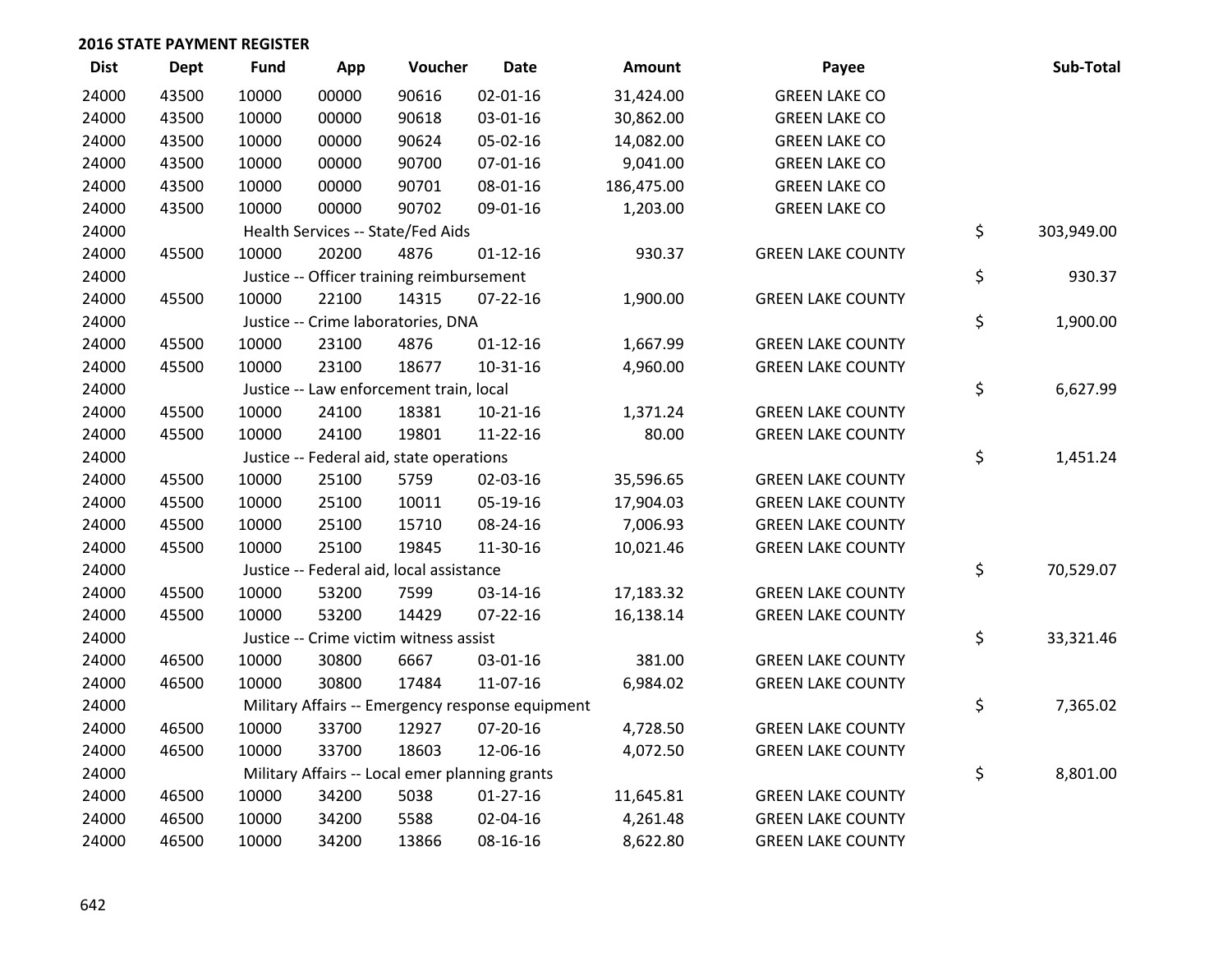| <b>Dist</b> | <b>Dept</b> | <b>Fund</b> | App                    | Voucher                                           | <b>Date</b>                                       | Amount    | Payee                    | Sub-Total       |
|-------------|-------------|-------------|------------------------|---------------------------------------------------|---------------------------------------------------|-----------|--------------------------|-----------------|
| 24000       | 46500       | 10000       | 34200                  | 18673                                             | 12-06-16                                          | 11,946.42 | <b>GREEN LAKE COUNTY</b> |                 |
| 24000       |             |             |                        | Military Affairs -- Federal aid, local assistance |                                                   |           |                          | \$<br>36,476.51 |
| 24000       | 48500       | 15200       | 12700                  | 13968                                             | 06-30-16                                          | 850.00    | <b>GREEN LAKE COUNTY</b> |                 |
| 24000       |             |             |                        | Veterans Affairs -- Grants to counties            |                                                   |           |                          | \$<br>850.00    |
| 24000       | 48500       | 58200       | 26700                  | 13968                                             | 06-30-16                                          | 3,825.00  | <b>GREEN LAKE COUNTY</b> |                 |
| 24000       |             |             |                        | Veterans Affairs -- County grants                 |                                                   |           |                          | \$<br>3,825.00  |
| 24000       | 48500       | 58200       | 28000                  | 21153                                             | 11-23-16                                          | 2,507.66  | <b>GREEN LAKE COUNTY</b> |                 |
| 24000       |             |             |                        |                                                   | Veterans Affairs -- Veterans transportation grant |           |                          | \$<br>2,507.66  |
| 24000       | 48500       | 58300       | 37000                  | 13968                                             | 06-30-16                                          | 3,825.00  | <b>GREEN LAKE COUNTY</b> |                 |
| 24000       |             |             |                        | Veterans Affairs -- County grants                 |                                                   |           |                          | \$<br>3,825.00  |
| 24000       | 50500       | 10000       | 15500                  | 9574                                              | $01 - 28 - 16$                                    | 3,321.00  | <b>GREEN LAKE COUNTY</b> |                 |
| 24000       | 50500       | 10000       | 15500                  | 11484                                             | $02 - 16 - 16$                                    | 9,768.00  | <b>GREEN LAKE COUNTY</b> |                 |
| 24000       | 50500       | 10000       | 15500                  | 15228                                             | 03-29-16                                          | 3,394.86  | <b>GREEN LAKE COUNTY</b> |                 |
| 24000       | 50500       | 10000       | 15500                  | 17649                                             | 04-28-16                                          | 1,428.80  | <b>GREEN LAKE COUNTY</b> |                 |
| 24000       | 50500       | 10000       | 15500                  | 23206                                             | 06-29-16                                          | 2,651.98  | <b>GREEN LAKE COUNTY</b> |                 |
| 24000       | 50500       | 10000       | 15500                  | 26064                                             | 07-28-16                                          | 4,326.67  | <b>GREEN LAKE COUNTY</b> |                 |
| 24000       | 50500       | 10000       | 15500                  | 28776                                             | 08-31-16                                          | 1,632.95  | <b>GREEN LAKE COUNTY</b> |                 |
| 24000       | 50500       | 10000       | 15500                  | 31018                                             | 09-28-16                                          | 3,079.40  | <b>GREEN LAKE COUNTY</b> |                 |
| 24000       | 50500       | 10000       | 15500                  | 33850                                             | 10-28-16                                          | 1,022.34  | <b>GREEN LAKE COUNTY</b> |                 |
| 24000       | 50500       | 10000       | 15500                  | 36188                                             | 11-29-16                                          | 3,381.81  | <b>GREEN LAKE COUNTY</b> |                 |
| 24000       | 50500       | 10000       | 15500                  | 38763                                             | 12-28-16                                          | 3,788.36  | <b>GREEN LAKE COUNTY</b> |                 |
| 24000       |             |             |                        | Administration -- Federal aid, local assistance   |                                                   |           |                          | \$<br>37,796.17 |
| 24000       | 50500       | 23500       | 37100                  | 9574                                              | $01 - 28 - 16$                                    | 4,193.00  | <b>GREEN LAKE COUNTY</b> |                 |
| 24000       | 50500       | 23500       | 37100                  | 11484                                             | $02 - 16 - 16$                                    | 9,029.00  | <b>GREEN LAKE COUNTY</b> |                 |
| 24000       | 50500       | 23500       | 37100                  | 15228                                             | 03-29-16                                          | 3,199.00  | <b>GREEN LAKE COUNTY</b> |                 |
| 24000       | 50500       | 23500       | 37100                  | 28776                                             | 08-31-16                                          | 5,619.07  | <b>GREEN LAKE COUNTY</b> |                 |
| 24000       | 50500       | 23500       | 37100                  | 33850                                             | 10-28-16                                          | 1,102.93  | <b>GREEN LAKE COUNTY</b> |                 |
| 24000       | 50500       | 23500       | 37100                  | 36188                                             | 11-29-16                                          | 2,421.81  | <b>GREEN LAKE COUNTY</b> |                 |
| 24000       | 50500       | 23500       | 37100                  | 38763                                             | 12-28-16                                          | 2,842.05  | <b>GREEN LAKE COUNTY</b> |                 |
| 24000       |             |             |                        |                                                   | Administration -- Low-income assistance grants    |           |                          | \$<br>28,406.86 |
| 24000       | 50500       | 26900       | 16600                  | 13216                                             | 03-23-16                                          | 1,000.00  | <b>GREEN LAKE COUNTY</b> |                 |
| 24000       | 50500       | 26900       | 16600                  | 13424                                             | 03-24-16                                          | 71,912.00 | <b>GREEN LAKE COUNTY</b> |                 |
| 24000       | 50500       | 26900       | 16600                  | 18256                                             | 05-10-16                                          | 25,000.00 | <b>GREEN LAKE COUNTY</b> |                 |
| 24000       |             |             | Administration -- Land |                                                   |                                                   |           |                          | \$<br>97,912.00 |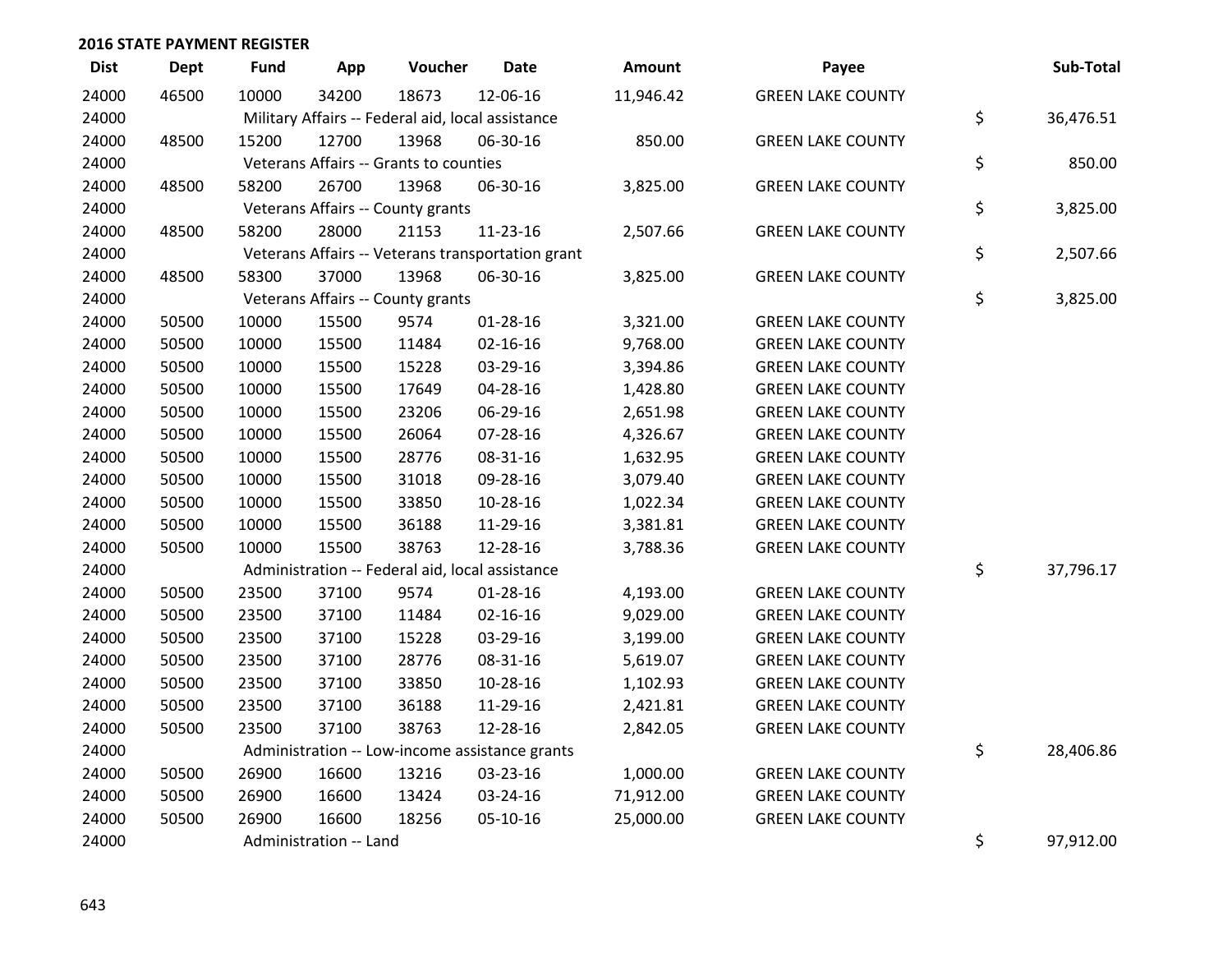| <b>Dist</b> | <b>Dept</b> | <b>Fund</b> | App                                  | Voucher                                  | <b>Date</b>                                        | Amount       | Payee                    | Sub-Total          |
|-------------|-------------|-------------|--------------------------------------|------------------------------------------|----------------------------------------------------|--------------|--------------------------|--------------------|
| 24000       | 83500       | 10000       | 10500                                | 5952                                     | 07-25-16                                           | 15,913.84    | <b>GREEN LAKE COUNTY</b> |                    |
| 24000       | 83500       | 10000       | 10500                                | 13473                                    | $11 - 21 - 16$                                     | 59,679.29    | <b>GREEN LAKE COUNTY</b> |                    |
| 24000       |             |             |                                      | Revenue -- County and Municipal Aid      |                                                    |              |                          | \$<br>75,593.13    |
| 24000       | 83500       | 10000       | 10900                                | 7216                                     | $07 - 25 - 16$                                     | 16,826.00    | <b>GREEN LAKE COUNTY</b> |                    |
| 24000       |             |             |                                      | Revenue -- State Aid, Tax Exempt Proprty |                                                    |              |                          | \$<br>16,826.00    |
| 24000       | 83500       | 10000       | 11000                                | 13473                                    | 11-21-16                                           | 40,785.14    | <b>GREEN LAKE COUNTY</b> |                    |
| 24000       |             |             |                                      | Revenue -- Public Utility Distribution   |                                                    |              |                          | \$<br>40,785.14    |
| 24000       | 83500       | 10000       | 30200                                | 5025                                     | $07 - 25 - 16$                                     | 644,894.80   | <b>GREEN LAKE COUNTY</b> |                    |
| 24000       | 83500       | 10000       | 30200                                | 5169                                     | $07 - 25 - 16$                                     | 3,366,743.69 | <b>GREEN LAKE COUNTY</b> |                    |
| 24000       |             |             |                                      | Revenue -- School Lvy Tx/First Dollar Cr |                                                    |              |                          | \$<br>4,011,638.49 |
| 24000       | 83500       | 52100       | 36300                                | 3428                                     | 03-29-16                                           | 565,993.18   | <b>GREEN LAKE COUNTY</b> |                    |
| 24000       |             |             |                                      | Revenue -- Lottery & Gaming Credit       |                                                    |              |                          | \$<br>565,993.18   |
| 24000       |             |             | <b>District Total Appropriations</b> |                                          |                                                    |              |                          | \$<br>6,981,632.15 |
| 24002       | 16500       | 10000       | 22500                                | 3960                                     | 06-27-16                                           | 3,992.00     | TOWN OF BERLIN           |                    |
| 24002       |             |             |                                      |                                          | Safety & Prof Services -- Fire dues distribution   |              |                          | \$<br>3,992.00     |
| 24002       | 37000       | 10000       | 50300                                | 45310                                    | $04 - 21 - 16$                                     | 13.86        | <b>TOWN OF BERLIN</b>    |                    |
| 24002       |             |             |                                      |                                          | Natural Resources -- Aids in lieu of taxes - gener |              |                          | \$<br>13.86        |
| 24002       | 37000       | 21200       | 57900                                | 45309                                    | $04 - 21 - 16$                                     | 55.09        | TOWN OF BERLIN           |                    |
| 24002       |             |             |                                      |                                          | Natural Resources -- Aids in lieu of taxes - sum s |              |                          | \$<br>55.09        |
| 24002       | 39500       | 21100       | 19100                                | 817                                      | 07-05-16                                           | 16,614.09    | TOWN OF BERLIN           |                    |
| 24002       | 39500       | 21100       | 19100                                | 29889                                    | 10-03-16                                           | 16,614.09    | TOWN OF BERLIN           |                    |
| 24002       | 39500       | 21100       | 19100                                | 76636                                    | $01 - 04 - 16$                                     | 16,614.09    | <b>TOWN OF BERLIN</b>    |                    |
| 24002       | 39500       | 21100       | 19100                                | 84636                                    | 04-04-16                                           | 16,614.09    | TOWN OF BERLIN           |                    |
| 24002       |             |             |                                      | Transportation -- Trns Aids To Mnc.-Sf   |                                                    |              |                          | \$<br>66,456.36    |
| 24002       | 83500       | 10000       | 10500                                | 5936                                     | 07-25-16                                           | 2,100.82     | TOWN OF BERLIN           |                    |
| 24002       | 83500       | 10000       | 10500                                | 13457                                    | $11 - 21 - 16$                                     | 11,904.65    | TOWN OF BERLIN           |                    |
| 24002       |             |             |                                      | Revenue -- County and Municipal Aid      |                                                    |              |                          | \$<br>14,005.47    |
| 24002       |             |             | <b>District Total Appropriations</b> |                                          |                                                    |              |                          | \$<br>84,522.78    |
| 24004       | 16500       | 10000       | 22500                                | 3961                                     | $06 - 27 - 16$                                     | 10,964.82    | <b>TOWN OF BROOKLYN</b>  |                    |
| 24004       |             |             |                                      |                                          | Safety & Prof Services -- Fire dues distribution   |              |                          | \$<br>10,964.82    |
| 24004       | 37000       | 10000       | 50300                                | 30661                                    | $02 - 17 - 16$                                     | 5,043.52     | <b>TOWN OF BROOKLYN</b>  |                    |
| 24004       | 37000       | 10000       | 50300                                | 30662                                    | $02 - 17 - 16$                                     | 52.19        | <b>TOWN OF BROOKLYN</b>  |                    |
| 24004       |             |             |                                      |                                          | Natural Resources -- Aids in lieu of taxes - gener |              |                          | \$<br>5,095.71     |
| 24004       | 37000       | 21200       | 16600                                | 63371                                    | 06-20-16                                           | 103.26       | <b>TOWN OF BROOKLYN</b>  |                    |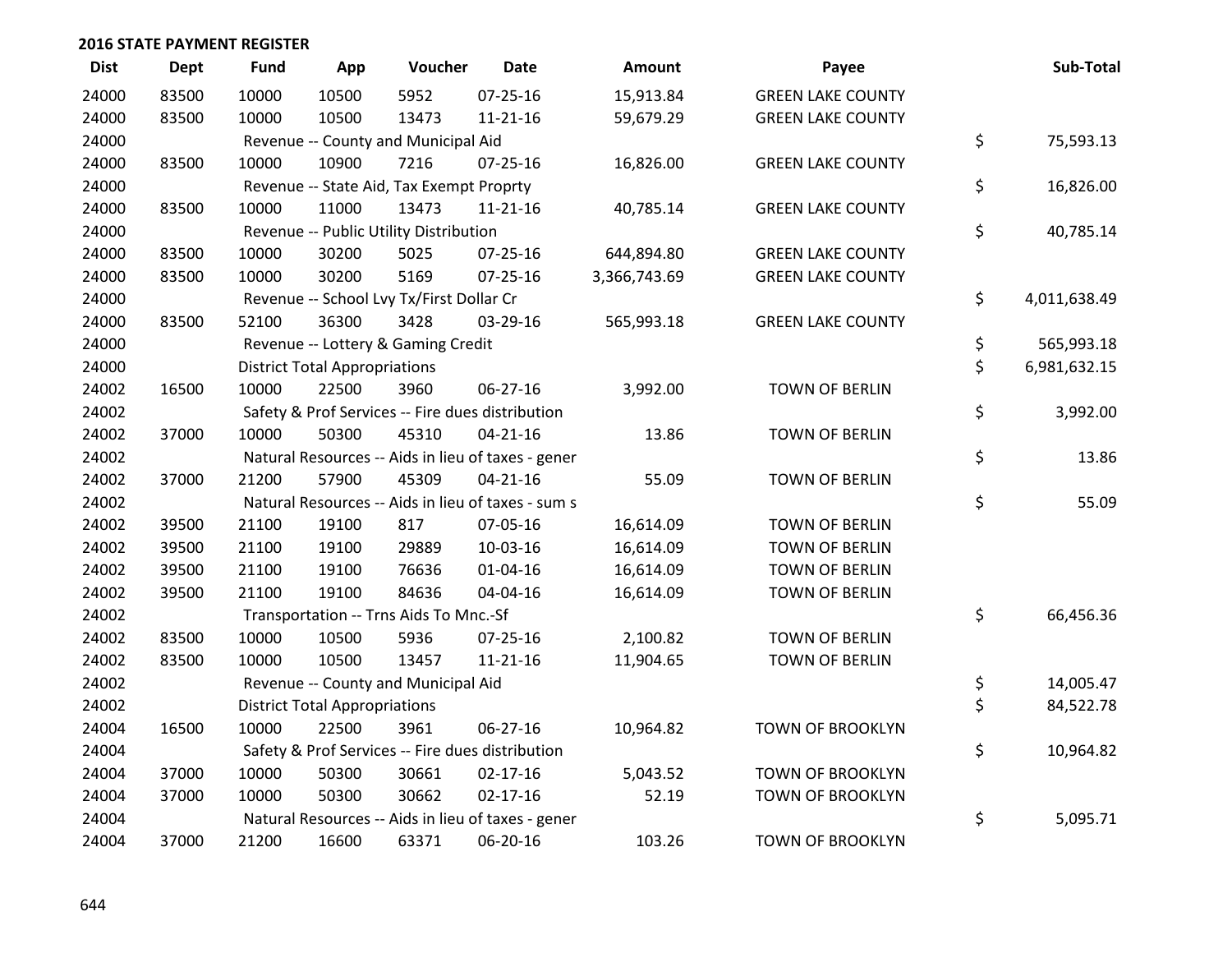| <b>Dist</b> | <b>Dept</b> | <b>Fund</b> | App                                  | Voucher                                             | Date           | <b>Amount</b> | Payee                   | Sub-Total        |
|-------------|-------------|-------------|--------------------------------------|-----------------------------------------------------|----------------|---------------|-------------------------|------------------|
| 24004       |             |             |                                      | Natural Resources -- Gen program ops-state funds-FR |                |               |                         | \$<br>103.26     |
| 24004       | 37000       | 21200       | 57100                                | 63371                                               | 06-20-16       | 46.40         | TOWN OF BROOKLYN        |                  |
| 24004       |             |             |                                      | Natural Resources -- ResAids - cnty forst, cl & mfl |                |               |                         | \$<br>46.40      |
| 24004       | 37000       | 21200       | 57900                                | 46052                                               | $04 - 21 - 16$ | 11.44         | <b>TOWN OF BROOKLYN</b> |                  |
| 24004       |             |             |                                      | Natural Resources -- Aids in lieu of taxes - sum s  |                |               |                         | \$<br>11.44      |
| 24004       | 37000       | 21200       | 58900                                | 102281                                              | 11-18-16       | 252.43        | <b>TOWN OF BROOKLYN</b> |                  |
| 24004       |             |             |                                      | Natural Resources -- Resource aids - distribution o |                |               |                         | \$<br>252.43     |
| 24004       | 37000       | 27400       | 67000                                | 56055                                               | $05 - 27 - 16$ | 2,441.61      | TOWN OF BROOKLYN        |                  |
| 24004       |             |             |                                      | Natural Resources -- Fin asst for responsible units |                |               |                         | \$<br>2,441.61   |
| 24004       | 39500       | 21100       | 19100                                | 818                                                 | 07-05-16       | 26,115.72     | <b>TOWN OF BROOKLYN</b> |                  |
| 24004       | 39500       | 21100       | 19100                                | 29890                                               | $10-03-16$     | 26,115.72     | <b>TOWN OF BROOKLYN</b> |                  |
| 24004       | 39500       | 21100       | 19100                                | 76637                                               | $01 - 04 - 16$ | 26,115.72     | <b>TOWN OF BROOKLYN</b> |                  |
| 24004       | 39500       | 21100       | 19100                                | 84637                                               | 04-04-16       | 26,115.72     | TOWN OF BROOKLYN        |                  |
| 24004       |             |             |                                      | Transportation -- Trns Aids To Mnc.-Sf              |                |               |                         | \$<br>104,462.88 |
| 24004       | 83500       | 10000       | 10500                                | 5937                                                | $07 - 25 - 16$ | 3,980.79      | <b>TOWN OF BROOKLYN</b> |                  |
| 24004       | 83500       | 10000       | 10500                                | 13458                                               | 11-21-16       | 21,943.46     | <b>TOWN OF BROOKLYN</b> |                  |
| 24004       |             |             |                                      | Revenue -- County and Municipal Aid                 |                |               |                         | \$<br>25,924.25  |
| 24004       | 83500       | 10000       | 10900                                | 7860                                                | $07 - 25 - 16$ | 246.00        | <b>TOWN OF BROOKLYN</b> |                  |
| 24004       |             |             |                                      | Revenue -- State Aid, Tax Exempt Proprty            |                |               |                         | \$<br>246.00     |
| 24004       | 83500       | 10000       | 11000                                | 13458                                               | 11-21-16       | 699.95        | TOWN OF BROOKLYN        |                  |
| 24004       |             |             |                                      | Revenue -- Public Utility Distribution              |                |               |                         | \$<br>699.95     |
| 24004       | 83500       | 52100       | 36300                                | 3078                                                | 03-29-16       | 1,741.23      | TOWN OF BROOKLYN        |                  |
| 24004       |             |             |                                      | Revenue -- Lottery & Gaming Credit                  |                |               |                         | \$<br>1,741.23   |
| 24004       |             |             | <b>District Total Appropriations</b> |                                                     |                |               |                         | \$<br>151,989.98 |
| 24006       | 16500       | 10000       | 22500                                | 3962                                                | 06-27-16       | 10,380.68     | TOWN OF GREEN LAKE      |                  |
| 24006       |             |             |                                      | Safety & Prof Services -- Fire dues distribution    |                |               |                         | \$<br>10,380.68  |
| 24006       | 37000       | 10000       | 50300                                | 30898                                               | $02 - 17 - 16$ | 1,842.66      | TOWN OF GREEN LAKE      |                  |
| 24006       | 37000       | 10000       | 50300                                | 46890                                               | $04 - 21 - 16$ | 94.83         | TOWN OF GREEN LAKE      |                  |
| 24006       | 37000       | 10000       | 50300                                | 46891                                               | $04 - 21 - 16$ | 6.40          | TOWN OF GREEN LAKE      |                  |
| 24006       |             |             |                                      | Natural Resources -- Aids in lieu of taxes - gener  |                |               |                         | \$<br>1,943.89   |
| 24006       | 37000       | 21200       | 16600                                | 63372                                               | 06-20-16       | 8.90          | TOWN OF GREEN LAKE      |                  |
| 24006       |             |             |                                      | Natural Resources -- Gen program ops-state funds-FR |                |               |                         | \$<br>8.90       |
| 24006       | 37000       | 21200       | 57100                                | 63372                                               | 06-20-16       | 4.00          | TOWN OF GREEN LAKE      |                  |
| 24006       |             |             |                                      | Natural Resources -- ResAids - cnty forst, cl & mfl |                |               |                         | \$<br>4.00       |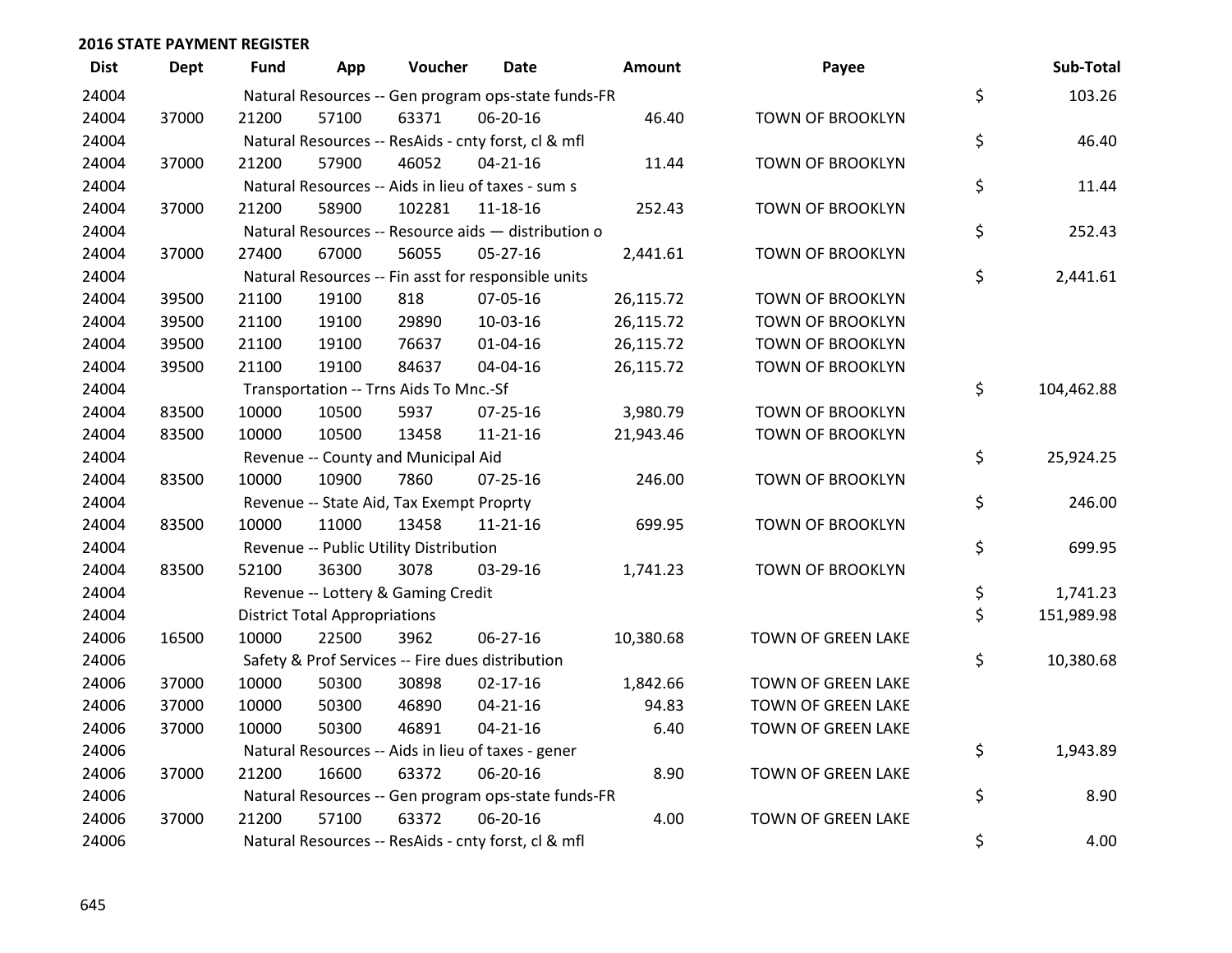| <b>Dist</b> | Dept  | <b>Fund</b> | App                                  | Voucher                                             | <b>Date</b>    | Amount    | Payee                     | Sub-Total        |
|-------------|-------|-------------|--------------------------------------|-----------------------------------------------------|----------------|-----------|---------------------------|------------------|
| 24006       | 37000 | 21200       | 57900                                | 46889                                               | $04 - 21 - 16$ | 0.64      | <b>TOWN OF GREEN LAKE</b> |                  |
| 24006       | 37000 | 21200       | 57900                                | 46892                                               | $04 - 21 - 16$ | 0.10      | <b>TOWN OF GREEN LAKE</b> |                  |
| 24006       |       |             |                                      | Natural Resources -- Aids in lieu of taxes - sum s  |                |           |                           | \$<br>0.74       |
| 24006       | 37000 | 27400       | 67000                                | 55528                                               | 05-27-16       | 941.33    | <b>TOWN OF GREEN LAKE</b> |                  |
| 24006       |       |             |                                      | Natural Resources -- Fin asst for responsible units |                |           |                           | \$<br>941.33     |
| 24006       | 39500 | 21100       | 19100                                | 819                                                 | 07-05-16       | 29,016.85 | TOWN OF GREEN LAKE        |                  |
| 24006       | 39500 | 21100       | 19100                                | 29891                                               | 10-03-16       | 29,016.87 | TOWN OF GREEN LAKE        |                  |
| 24006       | 39500 | 21100       | 19100                                | 76638                                               | $01 - 04 - 16$ | 29,016.85 | TOWN OF GREEN LAKE        |                  |
| 24006       | 39500 | 21100       | 19100                                | 84638                                               | 04-04-16       | 29,016.85 | TOWN OF GREEN LAKE        |                  |
| 24006       |       |             |                                      | Transportation -- Trns Aids To Mnc.-Sf              |                |           |                           | \$<br>116,067.42 |
| 24006       | 83500 | 10000       | 10500                                | 5938                                                | $07 - 25 - 16$ | 4,011.09  | TOWN OF GREEN LAKE        |                  |
| 24006       | 83500 | 10000       | 10500                                | 13459                                               | $11 - 21 - 16$ | 15,117.75 | TOWN OF GREEN LAKE        |                  |
| 24006       |       |             |                                      | Revenue -- County and Municipal Aid                 |                |           |                           | \$<br>19,128.84  |
| 24006       | 83500 | 10000       | 10900                                | 7861                                                | $07 - 25 - 16$ | 7.00      | TOWN OF GREEN LAKE        |                  |
| 24006       |       |             |                                      | Revenue -- State Aid, Tax Exempt Proprty            |                |           |                           | \$<br>7.00       |
| 24006       | 83500 | 10000       | 11000                                | 13459                                               | $11 - 21 - 16$ | 7,780.70  | TOWN OF GREEN LAKE        |                  |
| 24006       |       |             |                                      | Revenue -- Public Utility Distribution              |                |           |                           | \$<br>7,780.70   |
| 24006       |       |             | <b>District Total Appropriations</b> |                                                     |                |           |                           | \$<br>156,263.50 |
| 24008       | 16500 | 10000       | 22500                                | 3963                                                | 06-27-16       | 1,977.34  | <b>TOWN OF KINGSTON</b>   |                  |
| 24008       |       |             |                                      | Safety & Prof Services -- Fire dues distribution    |                |           |                           | \$<br>1,977.34   |
| 24008       | 37000 | 10000       | 50300                                | 30932                                               | $02 - 17 - 16$ | 497.73    | <b>TOWN OF KINGSTON</b>   |                  |
| 24008       | 37000 | 10000       | 50300                                | 47048                                               | $04 - 21 - 16$ | 1,824.76  | <b>TOWN OF KINGSTON</b>   |                  |
| 24008       |       |             |                                      | Natural Resources -- Aids in lieu of taxes - gener  |                |           |                           | \$<br>2,322.49   |
| 24008       | 37000 | 21200       | 16600                                | 63373                                               | 06-20-16       | 188.50    | <b>TOWN OF KINGSTON</b>   |                  |
| 24008       |       |             |                                      | Natural Resources -- Gen program ops-state funds-FR |                |           |                           | \$<br>188.50     |
| 24008       | 37000 | 21200       | 57100                                | 63373                                               | 06-20-16       | 84.71     | <b>TOWN OF KINGSTON</b>   |                  |
| 24008       |       |             |                                      | Natural Resources -- ResAids - cnty forst, cl & mfl |                |           |                           | \$<br>84.71      |
| 24008       | 37000 | 21200       | 57900                                | 47049                                               | $04 - 21 - 16$ | 720.74    | TOWN OF KINGSTON          |                  |
| 24008       |       |             |                                      | Natural Resources -- Aids in lieu of taxes - sum s  |                |           |                           | \$<br>720.74     |
| 24008       | 37000 | 27400       | 67000                                | 55852                                               | $05-27-16$     | 2,742.12  | <b>TOWN OF KINGSTON</b>   |                  |
| 24008       |       |             |                                      | Natural Resources -- Fin asst for responsible units |                |           |                           | \$<br>2,742.12   |
| 24008       | 39500 | 21100       | 19100                                | 820                                                 | 07-05-16       | 9,710.82  | TOWN OF KINGSTON          |                  |
| 24008       | 39500 | 21100       | 19100                                | 29892                                               | 10-03-16       | 9,710.82  | TOWN OF KINGSTON          |                  |
| 24008       | 39500 | 21100       | 19100                                | 76639                                               | $01 - 04 - 16$ | 9,710.82  | <b>TOWN OF KINGSTON</b>   |                  |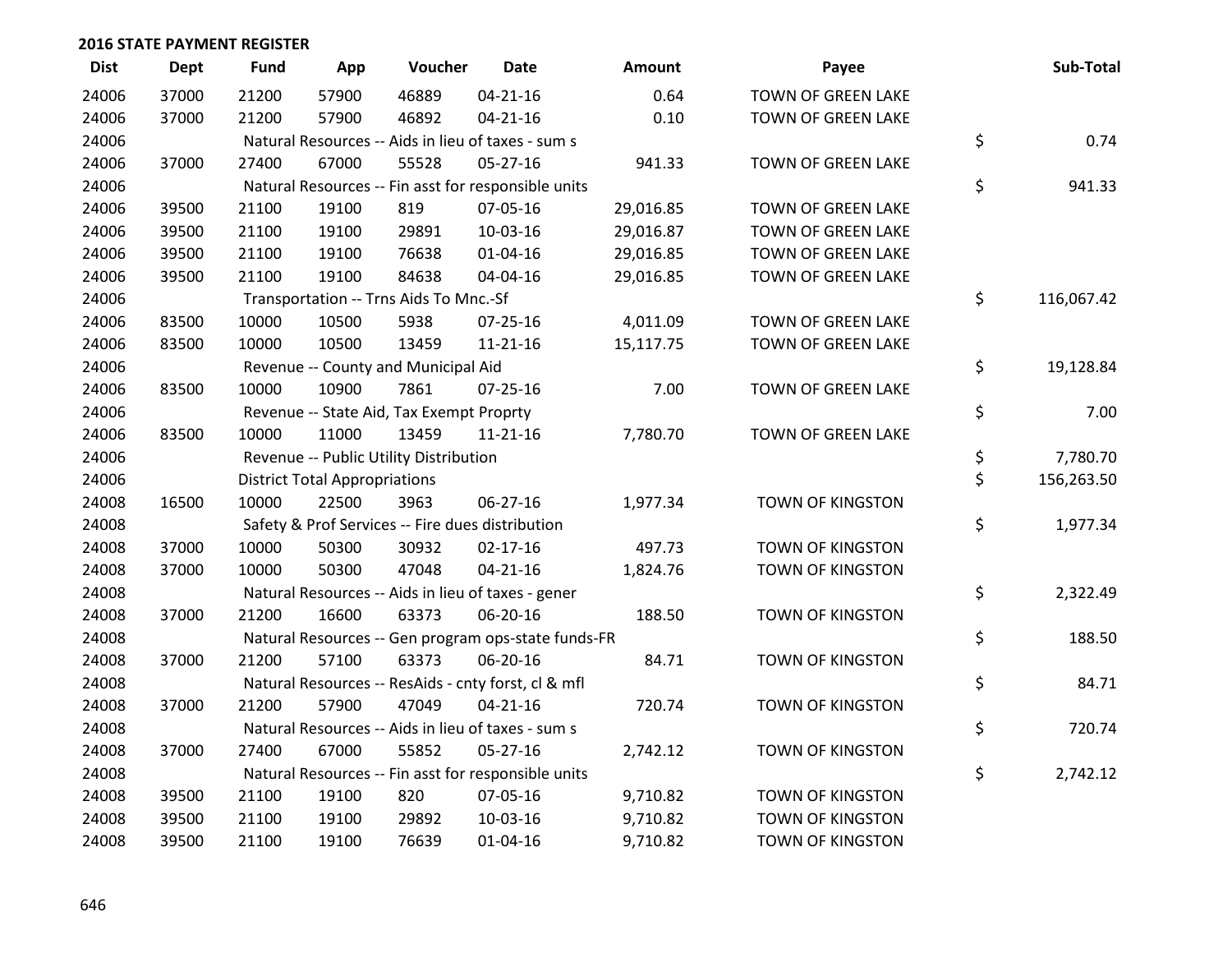| <b>Dist</b> | <b>Dept</b> | <b>Fund</b> | App                                  | Voucher                                          | <b>Date</b>                                         | Amount    | Payee                     | Sub-Total       |
|-------------|-------------|-------------|--------------------------------------|--------------------------------------------------|-----------------------------------------------------|-----------|---------------------------|-----------------|
| 24008       | 39500       | 21100       | 19100                                | 84639                                            | 04-04-16                                            | 9,710.82  | <b>TOWN OF KINGSTON</b>   |                 |
| 24008       |             |             |                                      | Transportation -- Trns Aids To Mnc.-Sf           |                                                     |           |                           | \$<br>38,843.28 |
| 24008       | 83500       | 10000       | 10500                                | 5939                                             | 07-25-16                                            | 6,137.48  | TOWN OF KINGSTON          |                 |
| 24008       | 83500       | 10000       | 10500                                | 13460                                            | 11-21-16                                            | 34,405.03 | TOWN OF KINGSTON          |                 |
| 24008       |             |             |                                      | Revenue -- County and Municipal Aid              |                                                     |           |                           | \$<br>40,542.51 |
| 24008       | 83500       | 10000       | 10900                                | 7862                                             | $07 - 25 - 16$                                      | 13.00     | TOWN OF KINGSTON          |                 |
| 24008       |             |             |                                      | Revenue -- State Aid, Tax Exempt Proprty         |                                                     |           |                           | \$<br>13.00     |
| 24008       | 83500       | 10000       | 11000                                | 13460                                            | 11-21-16                                            | 336.47    | TOWN OF KINGSTON          |                 |
| 24008       |             |             |                                      | Revenue -- Public Utility Distribution           |                                                     |           |                           | \$<br>336.47    |
| 24008       |             |             | <b>District Total Appropriations</b> |                                                  |                                                     |           |                           | \$<br>87,771.16 |
| 24010       | 16500       | 10000       | 22500                                | 3964                                             | 06-27-16                                            | 1,977.49  | TOWN OF MACKFORD          |                 |
| 24010       |             |             |                                      | Safety & Prof Services -- Fire dues distribution |                                                     |           |                           | \$<br>1,977.49  |
| 24010       | 37000       | 10000       | 50300                                | 45343                                            | $04 - 21 - 16$                                      | 25.50     | <b>TOWN OF MACKFORD</b>   |                 |
| 24010       |             |             |                                      |                                                  | Natural Resources -- Aids in lieu of taxes - gener  |           |                           | \$<br>25.50     |
| 24010       | 37000       | 21200       | 57900                                | 45344                                            | $04 - 21 - 16$                                      | 67.32     | <b>TOWN OF MACKFORD</b>   |                 |
| 24010       |             |             |                                      |                                                  | Natural Resources -- Aids in lieu of taxes - sum s  |           |                           | \$<br>67.32     |
| 24010       | 37000       | 27400       | 67000                                | 56307                                            | 05-27-16                                            | 706.19    | <b>TOWN OF MACKFORD</b>   |                 |
| 24010       |             |             |                                      |                                                  | Natural Resources -- Fin asst for responsible units |           |                           | \$<br>706.19    |
| 24010       | 39500       | 21100       | 19100                                | 821                                              | 07-05-16                                            | 18,606.90 | <b>TOWN OF MACKFORD</b>   |                 |
| 24010       | 39500       | 21100       | 19100                                | 29893                                            | 10-03-16                                            | 18,606.90 | <b>TOWN OF MACKFORD</b>   |                 |
| 24010       | 39500       | 21100       | 19100                                | 76640                                            | 01-04-16                                            | 18,606.90 | <b>TOWN OF MACKFORD</b>   |                 |
| 24010       | 39500       | 21100       | 19100                                | 84640                                            | 04-04-16                                            | 18,606.90 | <b>TOWN OF MACKFORD</b>   |                 |
| 24010       |             |             |                                      | Transportation -- Trns Aids To Mnc.-Sf           |                                                     |           |                           | \$<br>74,427.60 |
| 24010       | 83500       | 10000       | 10500                                | 5940                                             | $07 - 25 - 16$                                      | 2,626.12  | <b>TOWN OF MACKFORD</b>   |                 |
| 24010       | 83500       | 10000       | 10500                                | 13461                                            | $11 - 21 - 16$                                      | 14,500.28 | <b>TOWN OF MACKFORD</b>   |                 |
| 24010       |             |             |                                      | Revenue -- County and Municipal Aid              |                                                     |           |                           | \$<br>17,126.40 |
| 24010       | 83500       | 10000       | 10900                                | 7863                                             | 07-25-16                                            | 41.00     | TOWN OF MACKFORD          |                 |
| 24010       |             |             |                                      | Revenue -- State Aid, Tax Exempt Proprty         |                                                     |           |                           | \$<br>41.00     |
| 24010       | 83500       | 10000       | 11000                                | 13461                                            | $11 - 21 - 16$                                      | 394.35    | <b>TOWN OF MACKFORD</b>   |                 |
| 24010       |             |             |                                      | Revenue -- Public Utility Distribution           |                                                     |           |                           | \$<br>394.35    |
| 24010       |             |             | <b>District Total Appropriations</b> |                                                  |                                                     |           |                           | \$<br>94,765.85 |
| 24012       | 16500       | 10000       | 22500                                | 3965                                             | 06-27-16                                            | 2,626.15  | <b>TOWN OF MANCHESTER</b> |                 |
| 24012       |             |             |                                      | Safety & Prof Services -- Fire dues distribution |                                                     |           |                           | \$<br>2,626.15  |
| 24012       | 37000       | 21200       | 16600                                | 63374                                            | 06-20-16                                            | 159.14    | <b>TOWN OF MANCHESTER</b> |                 |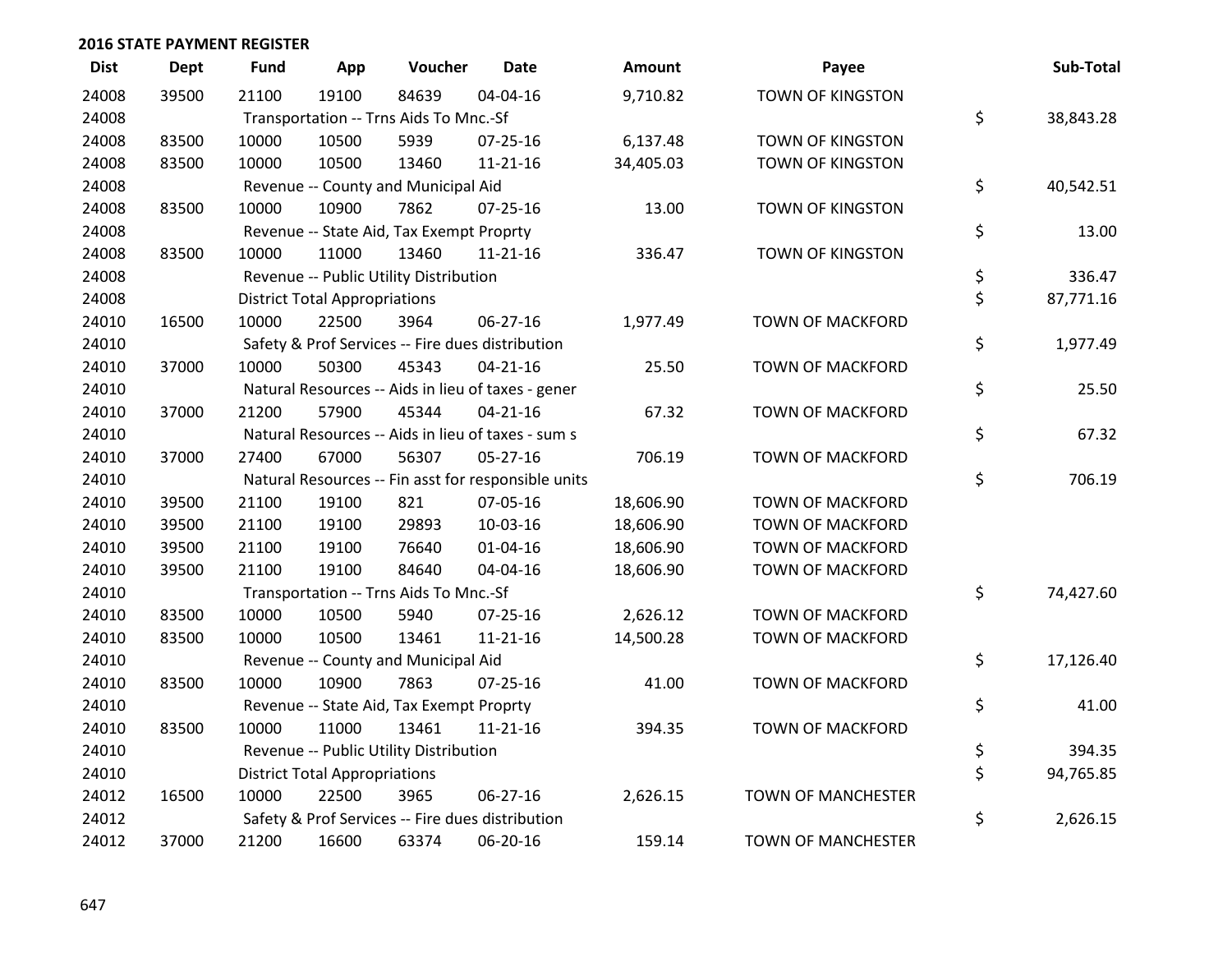| <b>Dist</b> | <b>Dept</b> | <b>Fund</b> | App                                  | Voucher                                             | Date           | Amount    | Payee                     | Sub-Total        |
|-------------|-------------|-------------|--------------------------------------|-----------------------------------------------------|----------------|-----------|---------------------------|------------------|
| 24012       |             |             |                                      | Natural Resources -- Gen program ops-state funds-FR |                |           |                           | \$<br>159.14     |
| 24012       | 37000       | 21200       | 57100                                | 63374                                               | 06-20-16       | 71.51     | TOWN OF MANCHESTER        |                  |
| 24012       |             |             |                                      | Natural Resources -- ResAids - cnty forst, cl & mfl |                |           |                           | \$<br>71.51      |
| 24012       | 37000       | 27400       | 67000                                | 55731                                               | $05 - 27 - 16$ | 584.48    | <b>TOWN OF MANCHESTER</b> |                  |
| 24012       |             |             |                                      | Natural Resources -- Fin asst for responsible units |                |           |                           | \$<br>584.48     |
| 24012       | 39500       | 21100       | 19100                                | 822                                                 | 07-05-16       | 20,451.07 | <b>TOWN OF MANCHESTER</b> |                  |
| 24012       | 39500       | 21100       | 19100                                | 29894                                               | 10-03-16       | 20,451.09 | TOWN OF MANCHESTER        |                  |
| 24012       | 39500       | 21100       | 19100                                | 76641                                               | $01 - 04 - 16$ | 20,451.07 | <b>TOWN OF MANCHESTER</b> |                  |
| 24012       | 39500       | 21100       | 19100                                | 84641                                               | 04-04-16       | 20,451.07 | <b>TOWN OF MANCHESTER</b> |                  |
| 24012       |             |             |                                      | Transportation -- Trns Aids To Mnc.-Sf              |                |           |                           | \$<br>81,804.30  |
| 24012       | 83500       | 10000       | 10500                                | 5941                                                | $07 - 25 - 16$ | 5,034.52  | <b>TOWN OF MANCHESTER</b> |                  |
| 24012       | 83500       | 10000       | 10500                                | 13462                                               | $11 - 21 - 16$ | 28,528.96 | TOWN OF MANCHESTER        |                  |
| 24012       |             |             |                                      | Revenue -- County and Municipal Aid                 |                |           |                           | \$<br>33,563.48  |
| 24012       | 83500       | 10000       | 10900                                | 7864                                                | $07 - 25 - 16$ | 6.00      | <b>TOWN OF MANCHESTER</b> |                  |
| 24012       |             |             |                                      | Revenue -- State Aid, Tax Exempt Proprty            |                |           |                           | \$<br>6.00       |
| 24012       |             |             | <b>District Total Appropriations</b> |                                                     |                |           |                           | \$<br>118,815.06 |
| 24014       | 16500       | 10000       | 22500                                | 5185                                                | 07-06-16       | 2,466.13  | TOWN OF MARQUETTE         |                  |
| 24014       |             |             |                                      | Safety & Prof Services -- Fire dues distribution    |                |           |                           | \$<br>2,466.13   |
| 24014       | 37000       | 10000       | 50300                                | 45930                                               | $04 - 21 - 16$ | 1,382.90  | TOWN OF MARQUETTE         |                  |
| 24014       |             |             |                                      | Natural Resources -- Aids in lieu of taxes - gener  |                |           |                           | \$<br>1,382.90   |
| 24014       | 37000       | 21200       | 16600                                | 63375                                               | 06-20-16       | 309.26    | <b>TOWN OF MARQUETTE</b>  |                  |
| 24014       |             |             |                                      | Natural Resources -- Gen program ops-state funds-FR |                |           |                           | \$<br>309.26     |
| 24014       | 37000       | 21200       | 57100                                | 63375                                               | 06-20-16       | 138.96    | TOWN OF MARQUETTE         |                  |
| 24014       |             |             |                                      | Natural Resources -- ResAids - cnty forst, cl & mfl |                |           |                           | \$<br>138.96     |
| 24014       | 37000       | 21200       | 57900                                | 45929                                               | $04 - 21 - 16$ | 850.54    | <b>TOWN OF MARQUETTE</b>  |                  |
| 24014       | 37000       | 21200       | 57900                                | 45931                                               | $04 - 21 - 16$ | 64.97     | <b>TOWN OF MARQUETTE</b>  |                  |
| 24014       |             |             |                                      | Natural Resources -- Aids in lieu of taxes - sum s  |                |           |                           | \$<br>915.51     |
| 24014       | 37000       | 21200       | 77900                                | 97757                                               | $10-11-16$     | 20,000.00 | TOWN OF MARQUETTE         |                  |
| 24014       |             |             |                                      | Natural Resources -- Resource maint develop SP Frst |                |           |                           | \$<br>20,000.00  |
| 24014       | 37000       | 27400       | 67000                                | 55854                                               | $05 - 27 - 16$ | 251.67    | TOWN OF MARQUETTE         |                  |
| 24014       |             |             |                                      | Natural Resources -- Fin asst for responsible units |                |           |                           | \$<br>251.67     |
| 24014       | 39500       | 21100       | 19100                                | 823                                                 | 07-05-16       | 13,668.91 | TOWN OF MARQUETTE         |                  |
| 24014       | 39500       | 21100       | 19100                                | 29895                                               | 10-03-16       | 13,668.93 | TOWN OF MARQUETTE         |                  |
| 24014       | 39500       | 21100       | 19100                                | 76642                                               | $01 - 04 - 16$ | 13,668.91 | <b>TOWN OF MARQUETTE</b>  |                  |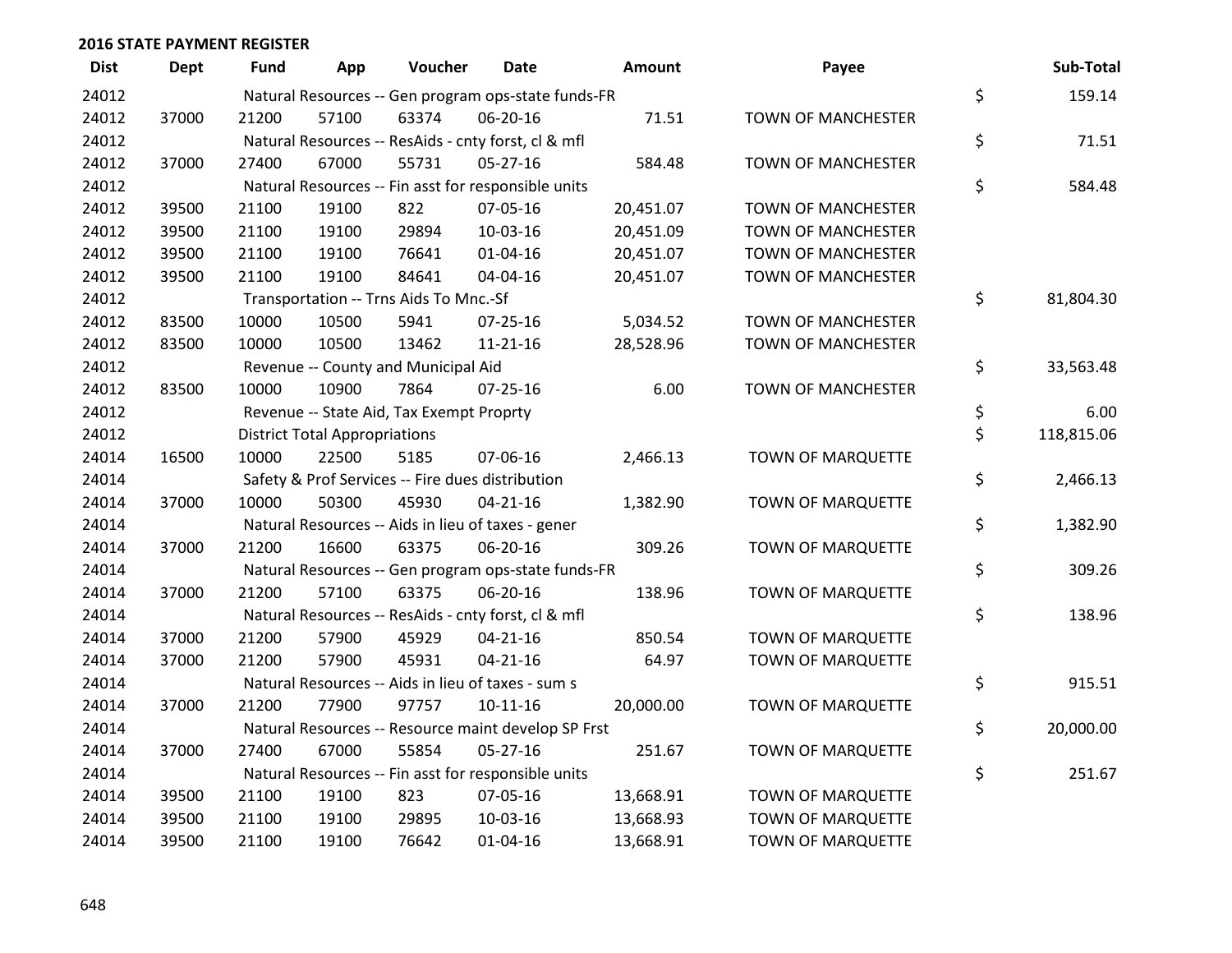| <b>Dist</b> | <b>Dept</b> | <b>Fund</b> | App                                  | Voucher                                          | <b>Date</b>                                         | Amount    | Payee                    | Sub-Total       |
|-------------|-------------|-------------|--------------------------------------|--------------------------------------------------|-----------------------------------------------------|-----------|--------------------------|-----------------|
| 24014       | 39500       | 21100       | 19100                                | 84642                                            | 04-04-16                                            | 13,668.91 | TOWN OF MARQUETTE        |                 |
| 24014       |             |             |                                      | Transportation -- Trns Aids To Mnc.-Sf           |                                                     |           |                          | \$<br>54,675.66 |
| 24014       | 83500       | 10000       | 10500                                | 5942                                             | 07-25-16                                            | 885.41    | TOWN OF MARQUETTE        |                 |
| 24014       | 83500       | 10000       | 10500                                | 13463                                            | $11 - 21 - 16$                                      | 5,017.33  | TOWN OF MARQUETTE        |                 |
| 24014       |             |             |                                      | Revenue -- County and Municipal Aid              |                                                     |           |                          | \$<br>5,902.74  |
| 24014       | 83500       | 10000       | 10900                                | 7865                                             | $07 - 25 - 16$                                      | 2.00      | TOWN OF MARQUETTE        |                 |
| 24014       |             |             |                                      | Revenue -- State Aid, Tax Exempt Proprty         |                                                     |           |                          | \$<br>2.00      |
| 24014       | 83500       | 52100       | 36300                                | 3079                                             | 03-29-16                                            | 1,172.25  | TOWN OF MARQUETTE        |                 |
| 24014       |             |             |                                      | Revenue -- Lottery & Gaming Credit               |                                                     |           |                          | \$<br>1,172.25  |
| 24014       |             |             | <b>District Total Appropriations</b> |                                                  |                                                     |           |                          | \$<br>87,217.08 |
| 24016       | 16500       | 10000       | 22500                                | 3966                                             | 06-27-16                                            | 7,998.52  | TOWN OF PRINCETON        |                 |
| 24016       |             |             |                                      | Safety & Prof Services -- Fire dues distribution |                                                     |           |                          | \$<br>7,998.52  |
| 24016       | 37000       | 10000       | 50300                                | 30618                                            | $02 - 17 - 16$                                      | 2,603.97  | TOWN OF PRINCETON        |                 |
| 24016       |             |             |                                      |                                                  | Natural Resources -- Aids in lieu of taxes - gener  |           |                          | \$<br>2,603.97  |
| 24016       | 37000       | 21200       | 16600                                | 63376                                            | 06-20-16                                            | 271.06    | TOWN OF PRINCETON        |                 |
| 24016       |             |             |                                      |                                                  | Natural Resources -- Gen program ops-state funds-FR |           |                          | \$<br>271.06    |
| 24016       | 37000       | 21200       | 57100                                | 63376                                            | 06-20-16                                            | 121.80    | TOWN OF PRINCETON        |                 |
| 24016       |             |             |                                      |                                                  | Natural Resources -- ResAids - cnty forst, cl & mfl |           |                          | \$<br>121.80    |
| 24016       | 37000       | 21200       | 57900                                | 45894                                            | $04 - 21 - 16$                                      | 25.52     | TOWN OF PRINCETON        |                 |
| 24016       |             |             |                                      |                                                  | Natural Resources -- Aids in lieu of taxes - sum s  |           |                          | \$<br>25.52     |
| 24016       | 37000       | 21200       | 58900                                | 102282                                           | 11-18-16                                            | 480.58    | TOWN OF PRINCETON        |                 |
| 24016       |             |             |                                      |                                                  | Natural Resources -- Resource aids - distribution o |           |                          | \$<br>480.58    |
| 24016       | 37000       | 27400       | 67000                                | 56158                                            | $05 - 27 - 16$                                      | 1,496.52  | TOWN OF PRINCETON        |                 |
| 24016       |             |             |                                      |                                                  | Natural Resources -- Fin asst for responsible units |           |                          | \$<br>1,496.52  |
| 24016       | 39500       | 21100       | 19100                                | 824                                              | 07-05-16                                            | 20,533.65 | TOWN OF PRINCETON        |                 |
| 24016       | 39500       | 21100       | 19100                                | 29896                                            | 10-03-16                                            | 20,533.65 | TOWN OF PRINCETON        |                 |
| 24016       | 39500       | 21100       | 19100                                | 76643                                            | $01 - 04 - 16$                                      | 20,533.65 | TOWN OF PRINCETON        |                 |
| 24016       | 39500       | 21100       | 19100                                | 84643                                            | 04-04-16                                            | 20,533.65 | TOWN OF PRINCETON        |                 |
| 24016       |             |             |                                      | Transportation -- Trns Aids To Mnc.-Sf           |                                                     |           |                          | \$<br>82,134.60 |
| 24016       | 83500       | 10000       | 10500                                | 5943                                             | $07 - 25 - 16$                                      | 3,237.64  | TOWN OF PRINCETON        |                 |
| 24016       | 83500       | 10000       | 10500                                | 13464                                            | $11 - 21 - 16$                                      | 15,940.53 | TOWN OF PRINCETON        |                 |
| 24016       |             |             |                                      | Revenue -- County and Municipal Aid              |                                                     |           |                          | \$<br>19,178.17 |
| 24016       | 83500       | 10000       | 10900                                | 7866                                             | $07 - 25 - 16$                                      | 182.00    | <b>TOWN OF PRINCETON</b> |                 |
| 24016       |             |             |                                      | Revenue -- State Aid, Tax Exempt Proprty         |                                                     |           |                          | \$<br>182.00    |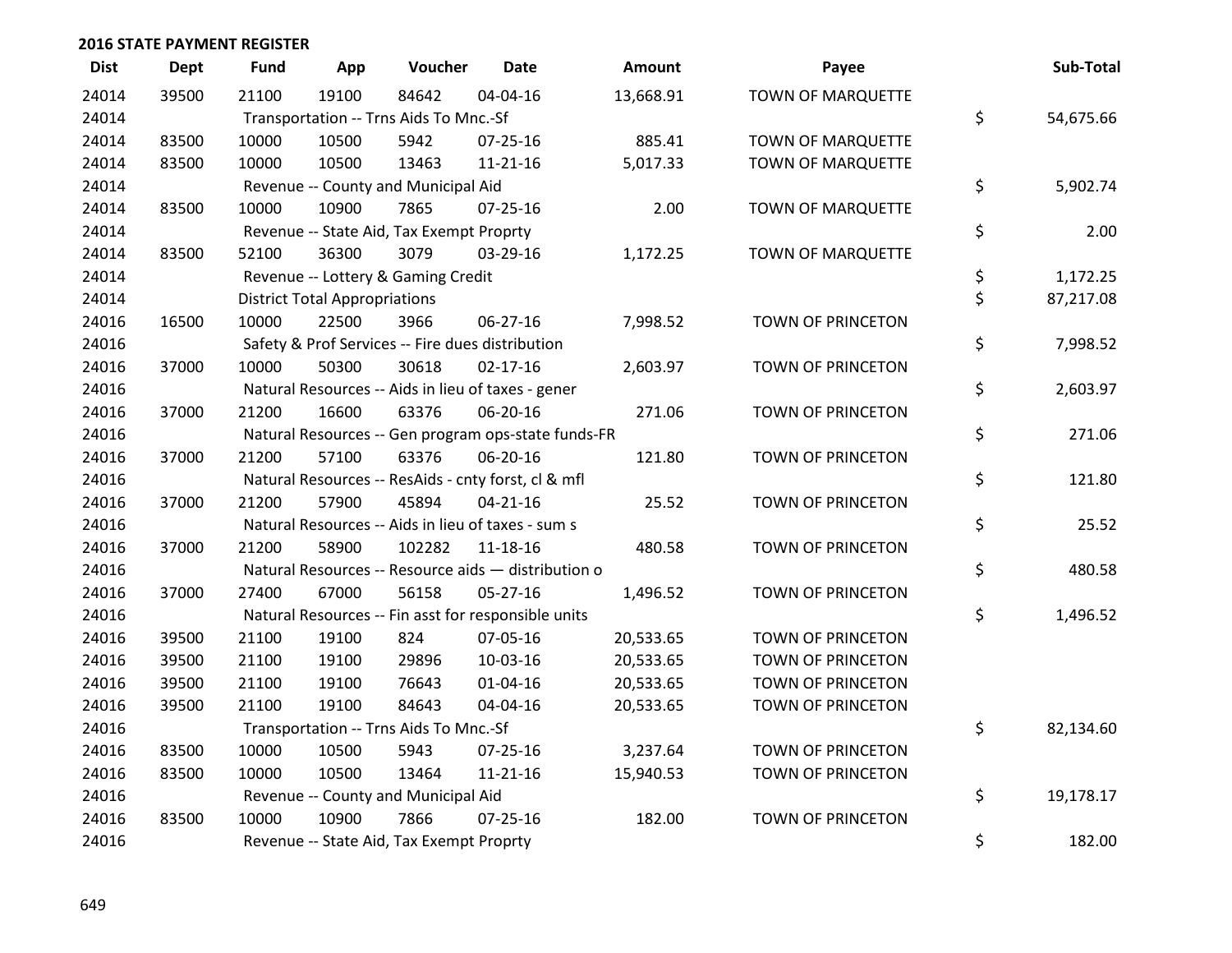| <b>Dist</b> | <b>Dept</b> | <b>Fund</b> | App                                  | Voucher                                  | <b>Date</b>                                         | Amount    | Payee               | Sub-Total        |
|-------------|-------------|-------------|--------------------------------------|------------------------------------------|-----------------------------------------------------|-----------|---------------------|------------------|
| 24016       | 83500       | 10000       | 11000                                | 13464                                    | $11 - 21 - 16$                                      | 2,468.96  | TOWN OF PRINCETON   |                  |
| 24016       |             |             |                                      | Revenue -- Public Utility Distribution   |                                                     |           |                     | \$<br>2,468.96   |
| 24016       |             |             | <b>District Total Appropriations</b> |                                          |                                                     |           |                     | \$<br>116,961.70 |
| 24018       | 16500       | 10000       | 22500                                | 5186                                     | 07-07-16                                            | 1,116.47  | TOWN OF SAINT MARIE |                  |
| 24018       |             |             |                                      |                                          | Safety & Prof Services -- Fire dues distribution    |           |                     | \$<br>1,116.47   |
| 24018       | 37000       | 10000       | 50300                                | 30607                                    | $04-13-16$                                          | 4,705.68  | TOWN OF SAINT MARIE |                  |
| 24018       | 37000       | 10000       | 50300                                | 30608                                    | $04 - 13 - 16$                                      | 9,666.89  | TOWN OF SAINT MARIE |                  |
| 24018       | 37000       | 10000       | 50300                                | 30609                                    | $04 - 13 - 16$                                      | 2,495.21  | TOWN OF SAINT MARIE |                  |
| 24018       | 37000       | 10000       | 50300                                | 45832                                    | 05-20-16                                            | 189.36    | TOWN OF SAINT MARIE |                  |
| 24018       | 37000       | 10000       | 50300                                | 45833                                    | 05-20-16                                            | 2,022.71  | TOWN OF SAINT MARIE |                  |
| 24018       |             |             |                                      |                                          | Natural Resources -- Aids in lieu of taxes - gener  |           |                     | \$<br>19,079.85  |
| 24018       | 37000       | 21200       | 16600                                | 63377                                    | 06-20-16                                            | 86.79     | TOWN OF SAINT MARIE |                  |
| 24018       |             |             |                                      |                                          | Natural Resources -- Gen program ops-state funds-FR |           |                     | \$<br>86.79      |
| 24018       | 37000       | 21200       | 57100                                | 63377                                    | 06-20-16                                            | 39.00     | TOWN OF SAINT MARIE |                  |
| 24018       |             |             |                                      |                                          | Natural Resources -- ResAids - cnty forst, cl & mfl |           |                     | \$<br>39.00      |
| 24018       | 37000       | 21200       | 57900                                | 45830                                    | 05-20-16                                            | 703.37    | TOWN OF SAINT MARIE |                  |
| 24018       | 37000       | 21200       | 57900                                | 45831                                    | 05-20-16                                            | 58.22     | TOWN OF SAINT MARIE |                  |
| 24018       |             |             |                                      |                                          | Natural Resources -- Aids in lieu of taxes - sum s  |           |                     | \$<br>761.59     |
| 24018       | 37000       | 21200       | 58900                                | 102283                                   | 11-18-16                                            | 148.51    | TOWN OF SAINT MARIE |                  |
| 24018       |             |             |                                      |                                          | Natural Resources -- Resource aids - distribution o |           |                     | \$<br>148.51     |
| 24018       | 37000       | 27400       | 67000                                | 56191                                    | 05-27-16                                            | 415.45    | TOWN OF SAINT MARIE |                  |
| 24018       |             |             |                                      |                                          | Natural Resources -- Fin asst for responsible units |           |                     | \$<br>415.45     |
| 24018       | 39500       | 21100       | 19100                                | 825                                      | 07-05-16                                            | 13,410.18 | TOWN OF SAINT MARIE |                  |
| 24018       | 39500       | 21100       | 19100                                | 29897                                    | 10-03-16                                            | 13,410.18 | TOWN OF SAINT MARIE |                  |
| 24018       | 39500       | 21100       | 19100                                | 76644                                    | $01 - 04 - 16$                                      | 13,410.18 | TOWN OF SAINT MARIE |                  |
| 24018       | 39500       | 21100       | 19100                                | 84644                                    | 04-04-16                                            | 13,410.18 | TOWN OF SAINT MARIE |                  |
| 24018       |             |             |                                      | Transportation -- Trns Aids To Mnc.-Sf   |                                                     |           |                     | \$<br>53,640.72  |
| 24018       | 83500       | 10000       | 10500                                | 5944                                     | $07 - 25 - 16$                                      | 1,946.59  | TOWN OF SAINT MARIE |                  |
| 24018       | 83500       | 10000       | 10500                                | 13465                                    | $11 - 21 - 16$                                      | 11,030.69 | TOWN OF SAINT MARIE |                  |
| 24018       |             |             |                                      | Revenue -- County and Municipal Aid      |                                                     |           |                     | \$<br>12,977.28  |
| 24018       | 83500       | 10000       | 10900                                | 7867                                     | 07-25-16                                            | 5.00      | TOWN OF SAINT MARIE |                  |
| 24018       |             |             |                                      | Revenue -- State Aid, Tax Exempt Proprty |                                                     |           |                     | \$<br>5.00       |
| 24018       |             |             | <b>District Total Appropriations</b> |                                          |                                                     |           |                     | \$<br>88,270.66  |
| 24020       | 16500       | 10000       | 22500                                | 3967                                     | 06-27-16                                            | 1,147.26  | SENECA, TOWN OF     |                  |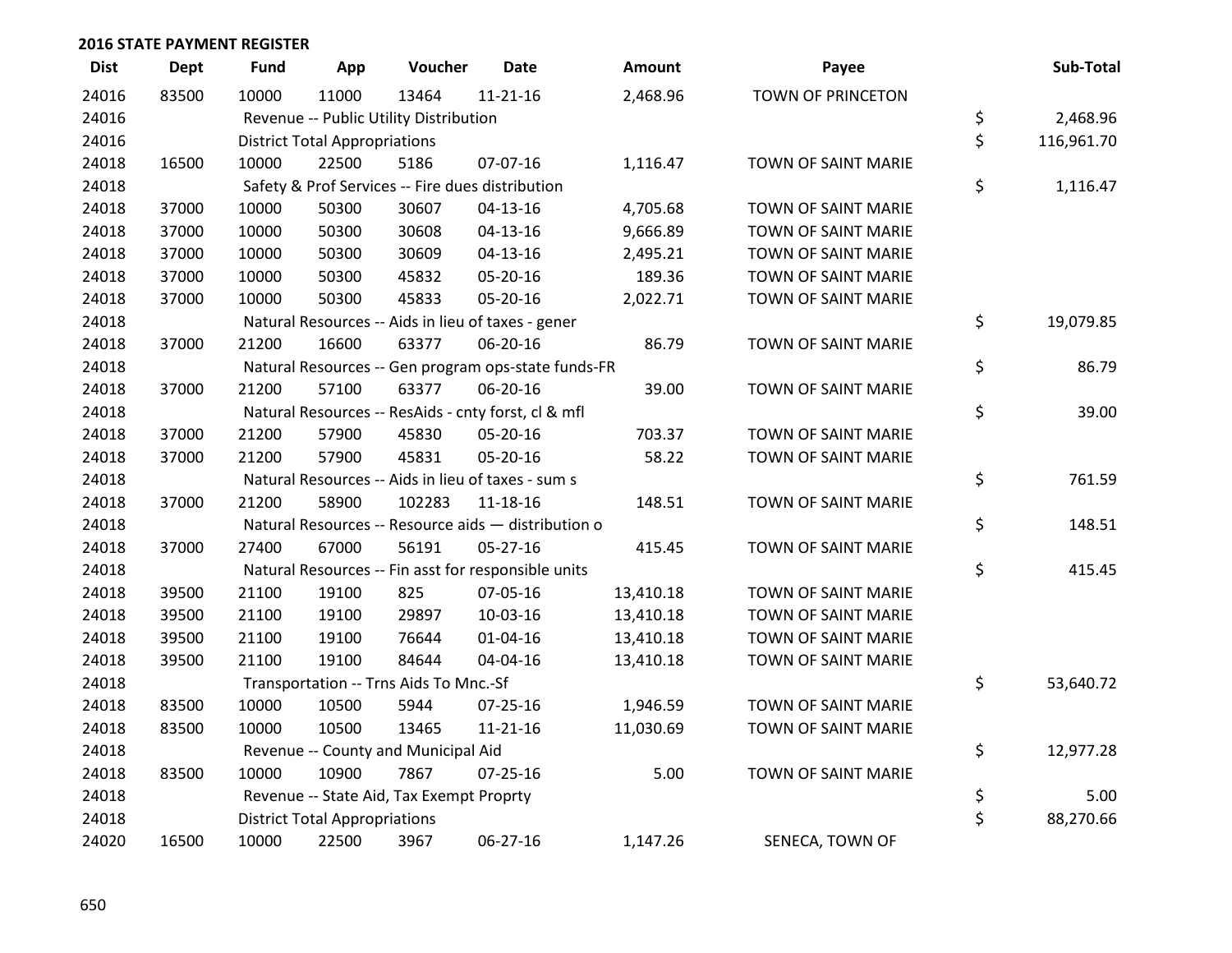| <b>Dist</b> | <b>Dept</b> | <b>Fund</b>                                         | App                                  | Voucher                                          | Date                                                | <b>Amount</b> | Payee                      |    | Sub-Total |
|-------------|-------------|-----------------------------------------------------|--------------------------------------|--------------------------------------------------|-----------------------------------------------------|---------------|----------------------------|----|-----------|
| 24020       |             |                                                     |                                      | Safety & Prof Services -- Fire dues distribution |                                                     |               |                            | \$ | 1,147.26  |
| 24020       | 37000       | 10000                                               | 50300                                | 30688                                            | $02 - 17 - 16$                                      | 17,246.54     | SENECA, TOWN OF            |    |           |
| 24020       | 37000       | 10000                                               | 50300                                | 46170                                            | $04 - 21 - 16$                                      | 3,858.66      | SENECA, TOWN OF            |    |           |
| 24020       |             |                                                     |                                      |                                                  | Natural Resources -- Aids in lieu of taxes - gener  |               |                            | \$ | 21,105.20 |
| 24020       | 37000       | 21200                                               | 16600                                | 63378                                            | 06-20-16                                            | 43.62         | SENECA, TOWN OF            |    |           |
| 24020       |             |                                                     |                                      |                                                  | Natural Resources -- Gen program ops-state funds-FR |               |                            | \$ | 43.62     |
| 24020       | 37000       | 21200                                               | 57100                                | 63378                                            | 06-20-16                                            | 19.60         | SENECA, TOWN OF            |    |           |
| 24020       |             |                                                     |                                      |                                                  | Natural Resources -- ResAids - cnty forst, cl & mfl |               |                            | \$ | 19.60     |
| 24020       | 37000       | 21200                                               | 57900                                | 46171                                            | $04 - 21 - 16$                                      | 1.78          | SENECA, TOWN OF            |    |           |
| 24020       | 37000       | 21200                                               | 57900                                | 46172                                            | $04 - 21 - 16$                                      | 1,841.48      | SENECA, TOWN OF            |    |           |
| 24020       |             |                                                     |                                      |                                                  | Natural Resources -- Aids in lieu of taxes - sum s  |               |                            | \$ | 1,843.26  |
| 24020       | 37000       | 27400                                               | 67000                                | 56400                                            | 05-27-16                                            | 418.64        | SENECA, TOWN OF            |    |           |
| 24020       |             |                                                     |                                      |                                                  | Natural Resources -- Fin asst for responsible units |               |                            | \$ | 418.64    |
| 24020       | 39500       | 21100                                               | 19100                                | 826                                              | 07-05-16                                            | 12,303.67     | SENECA, TOWN OF            |    |           |
| 24020       | 39500       | 21100                                               | 19100                                | 29898                                            | 10-03-16                                            | 12,303.69     | SENECA, TOWN OF            |    |           |
| 24020       | 39500       | 21100                                               | 19100                                | 76645                                            | $01 - 04 - 16$                                      | 12,303.67     | TOWN OF SENECA             |    |           |
| 24020       | 39500       | 21100                                               | 19100                                | 84645                                            | 04-04-16                                            | 12,303.67     | <b>TOWN OF SENECA</b>      |    |           |
| 24020       |             |                                                     |                                      | Transportation -- Trns Aids To Mnc.-Sf           |                                                     |               |                            | \$ | 49,214.70 |
| 24020       | 83500       | 10000                                               | 10500                                | 5945                                             | $07 - 25 - 16$                                      | 2,809.22      | SENECA, TOWN OF            |    |           |
| 24020       | 83500       | 10000                                               | 10500                                | 13466                                            | 11-21-16                                            | 15,918.92     | SENECA, TOWN OF            |    |           |
| 24020       |             |                                                     |                                      | Revenue -- County and Municipal Aid              |                                                     |               |                            | \$ | 18,728.14 |
| 24020       | 83500       | 10000                                               | 10900                                | 7868                                             | 07-25-16                                            | 5.00          | SENECA, TOWN OF            |    |           |
| 24020       |             |                                                     |                                      | Revenue -- State Aid, Tax Exempt Proprty         |                                                     |               |                            | \$ | 5.00      |
| 24020       | 83500       | 10000                                               | 50100                                | 2529                                             | $01-29-16$                                          | 85.54         | SENECA, TOWN OF            |    |           |
| 24020       |             |                                                     |                                      | Revenue -- Payments for municipal svcs           |                                                     |               |                            | \$ | 85.54     |
| 24020       |             |                                                     | <b>District Total Appropriations</b> |                                                  |                                                     |               |                            | \$ | 92,610.96 |
| 24141       | 16500       | 10000                                               | 22500                                | 3968                                             | 06-27-16                                            | 682.88        | <b>VILLAGE OF KINGSTON</b> |    |           |
| 24141       |             |                                                     |                                      | Safety & Prof Services -- Fire dues distribution |                                                     |               |                            | \$ | 682.88    |
| 24141       | 37000       | 27400                                               | 67000                                | 55613                                            | $05 - 27 - 16$                                      | 806.86        | <b>VILLAGE OF KINGSTON</b> |    |           |
| 24141       |             | Natural Resources -- Fin asst for responsible units |                                      |                                                  |                                                     |               |                            |    | 806.86    |
| 24141       | 37000       | 36300                                               | <b>TX100</b>                         | 95095                                            | 09-28-16                                            | 92,836.44     | <b>VILLAGE OF KINGSTON</b> |    |           |
| 24141       |             |                                                     |                                      |                                                  | Natural Resources -- DNR-DAM SAFETY PROJECTS        |               |                            | \$ | 92,836.44 |
| 24141       | 39500       | 21100                                               | 19100                                | 827                                              | 07-05-16                                            | 1,398.27      | <b>VILLAGE OF KINGSTON</b> |    |           |
| 24141       | 39500       | 21100                                               | 19100                                | 29899                                            | 10-03-16                                            | 1,398.27      | <b>VILLAGE OF KINGSTON</b> |    |           |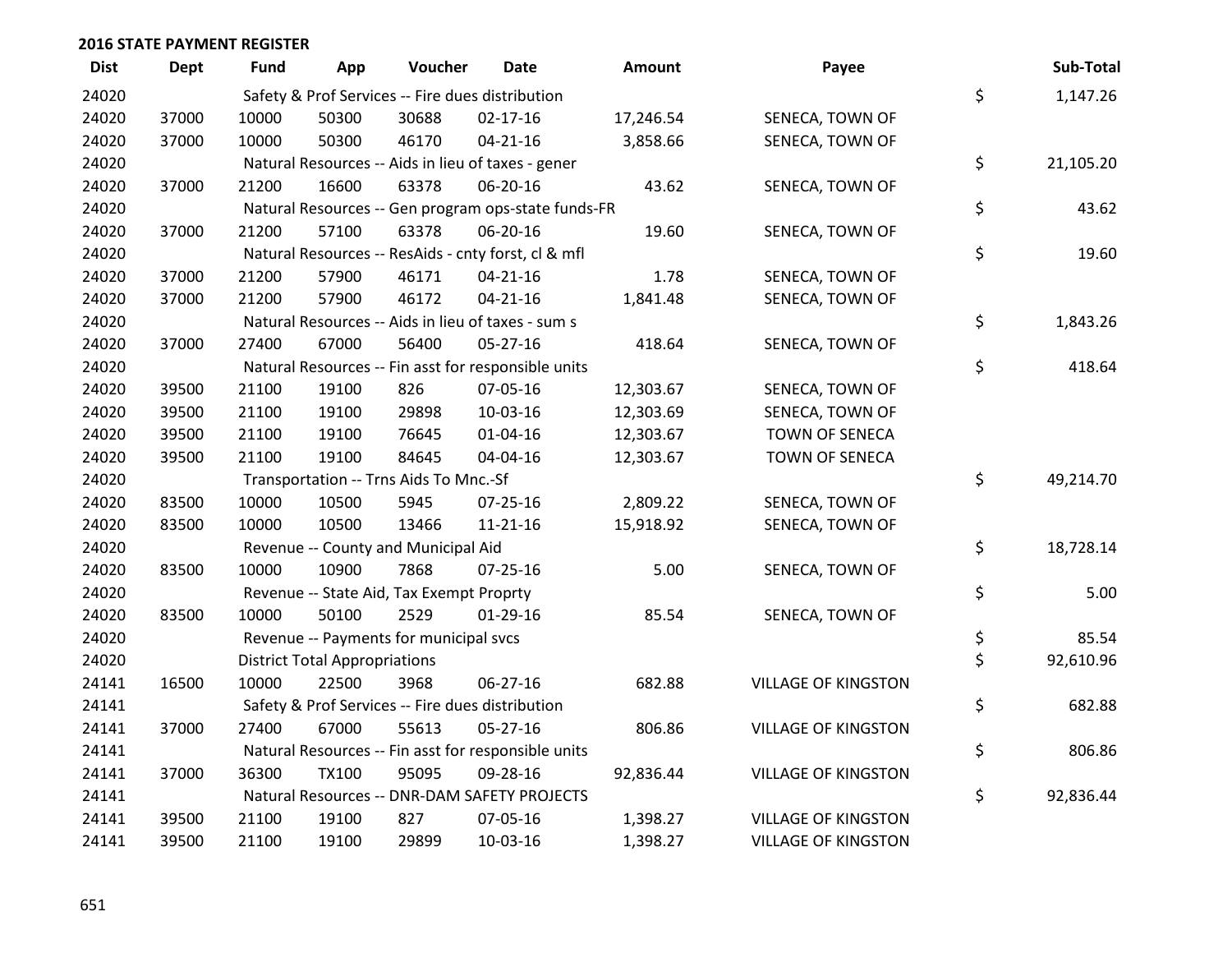| <b>Dist</b> | <b>Dept</b> | <b>Fund</b> | App                                                 | Voucher                                  | <b>Date</b>                                         | Amount    | Payee                       | Sub-Total        |
|-------------|-------------|-------------|-----------------------------------------------------|------------------------------------------|-----------------------------------------------------|-----------|-----------------------------|------------------|
| 24141       | 39500       | 21100       | 19100                                               | 76646                                    | $01 - 04 - 16$                                      | 1,398.27  | <b>VILLAGE OF KINGSTON</b>  |                  |
| 24141       | 39500       | 21100       | 19100                                               | 84646                                    | 04-04-16                                            | 1,398.27  | <b>VILLAGE OF KINGSTON</b>  |                  |
| 24141       |             |             |                                                     | Transportation -- Trns Aids To Mnc.-Sf   |                                                     |           |                             | \$<br>5,593.08   |
| 24141       | 83500       | 10000       | 10500                                               | 5946                                     | $07 - 25 - 16$                                      | 9,751.29  | <b>VILLAGE OF KINGSTON</b>  |                  |
| 24141       | 83500       | 10000       | 10500                                               | 13467                                    | $11 - 21 - 16$                                      | 55,257.34 | <b>VILLAGE OF KINGSTON</b>  |                  |
| 24141       |             |             |                                                     | Revenue -- County and Municipal Aid      |                                                     |           |                             | \$<br>65,008.63  |
| 24141       | 83500       | 10000       | 10900                                               | 7869                                     | $07 - 25 - 16$                                      | 51.00     | <b>VILLAGE OF KINGSTON</b>  |                  |
| 24141       |             |             |                                                     | Revenue -- State Aid, Tax Exempt Proprty |                                                     |           |                             | \$<br>51.00      |
| 24141       |             |             | <b>District Total Appropriations</b>                |                                          |                                                     |           |                             | \$<br>164,978.89 |
| 24154       | 16500       | 10000       | 22500                                               | 3969                                     | 06-27-16                                            | 645.96    | <b>VILLAGE OF MARQUETTE</b> |                  |
| 24154       |             |             |                                                     |                                          | Safety & Prof Services -- Fire dues distribution    |           |                             | \$<br>645.96     |
| 24154       | 37000       | 10000       | 50300                                               | 47068                                    | $04 - 21 - 16$                                      | 27.10     | <b>VILLAGE OF MARQUETTE</b> |                  |
| 24154       |             |             |                                                     |                                          | Natural Resources -- Aids in lieu of taxes - gener  |           |                             | \$<br>27.10      |
| 24154       | 37000       | 27400       | 67000                                               | 55681                                    | $05 - 27 - 16$                                      | 116.45    | <b>VILLAGE OF MARQUETTE</b> |                  |
| 24154       |             |             |                                                     |                                          | Natural Resources -- Fin asst for responsible units |           |                             | \$<br>116.45     |
| 24154       | 39500       | 21100       | 19100                                               | 828                                      | 07-05-16                                            | 2,097.40  | <b>VILLAGE OF MARQUETTE</b> |                  |
| 24154       | 39500       | 21100       | 19100                                               | 29900                                    | 10-03-16                                            | 2,097.42  | <b>VILLAGE OF MARQUETTE</b> |                  |
| 24154       | 39500       | 21100       | 19100                                               | 76647                                    | $01 - 04 - 16$                                      | 2,097.40  | <b>VILLAGE OF MARQUETTE</b> |                  |
| 24154       | 39500       | 21100       | 19100                                               | 84647                                    | 04-04-16                                            | 2,097.40  | <b>VILLAGE OF MARQUETTE</b> |                  |
| 24154       |             |             |                                                     | Transportation -- Trns Aids To Mnc.-Sf   |                                                     |           |                             | \$<br>8,389.62   |
| 24154       | 83500       | 10000       | 10500                                               | 5947                                     | $07 - 25 - 16$                                      | 4,277.78  | <b>VILLAGE OF MARQUETTE</b> |                  |
| 24154       | 83500       | 10000       | 10500                                               | 13468                                    | $11 - 21 - 16$                                      | 24,240.72 | <b>VILLAGE OF MARQUETTE</b> |                  |
| 24154       |             |             |                                                     | Revenue -- County and Municipal Aid      |                                                     |           |                             | \$<br>28,518.50  |
| 24154       | 83500       | 10000       | 10900                                               | 7870                                     | $07 - 25 - 16$                                      | 1.00      | <b>VILLAGE OF MARQUETTE</b> |                  |
| 24154       |             |             |                                                     | Revenue -- State Aid, Tax Exempt Proprty |                                                     |           |                             | \$<br>1.00       |
| 24154       |             |             | <b>District Total Appropriations</b>                |                                          |                                                     |           |                             | \$<br>37,698.63  |
| 24206       | 16500       | 10000       | 22500                                               | 3970                                     | $06 - 27 - 16$                                      | 10,918.33 | <b>CITY OF BERLIN</b>       |                  |
| 24206       |             |             |                                                     |                                          | Safety & Prof Services -- Fire dues distribution    |           |                             | \$<br>10,918.33  |
| 24206       | 37000       | 10000       | 50300                                               | 46204                                    | $04 - 21 - 16$                                      | 26.61     | <b>CITY OF BERLIN</b>       |                  |
| 24206       |             |             |                                                     |                                          | Natural Resources -- Aids in lieu of taxes - gener  |           |                             | \$<br>26.61      |
| 24206       | 37000       | 21200       | 57900                                               | 46203                                    | $04 - 21 - 16$                                      | 56.32     | <b>CITY OF BERLIN</b>       |                  |
| 24206       |             |             |                                                     |                                          | Natural Resources -- Aids in lieu of taxes - sum s  |           |                             | \$<br>56.32      |
| 24206       | 37000       | 27400       | 67000                                               | 55742                                    | $05 - 27 - 16$                                      | 23,288.46 | <b>CITY OF BERLIN</b>       |                  |
| 24206       |             |             | Natural Resources -- Fin asst for responsible units | \$<br>23,288.46                          |                                                     |           |                             |                  |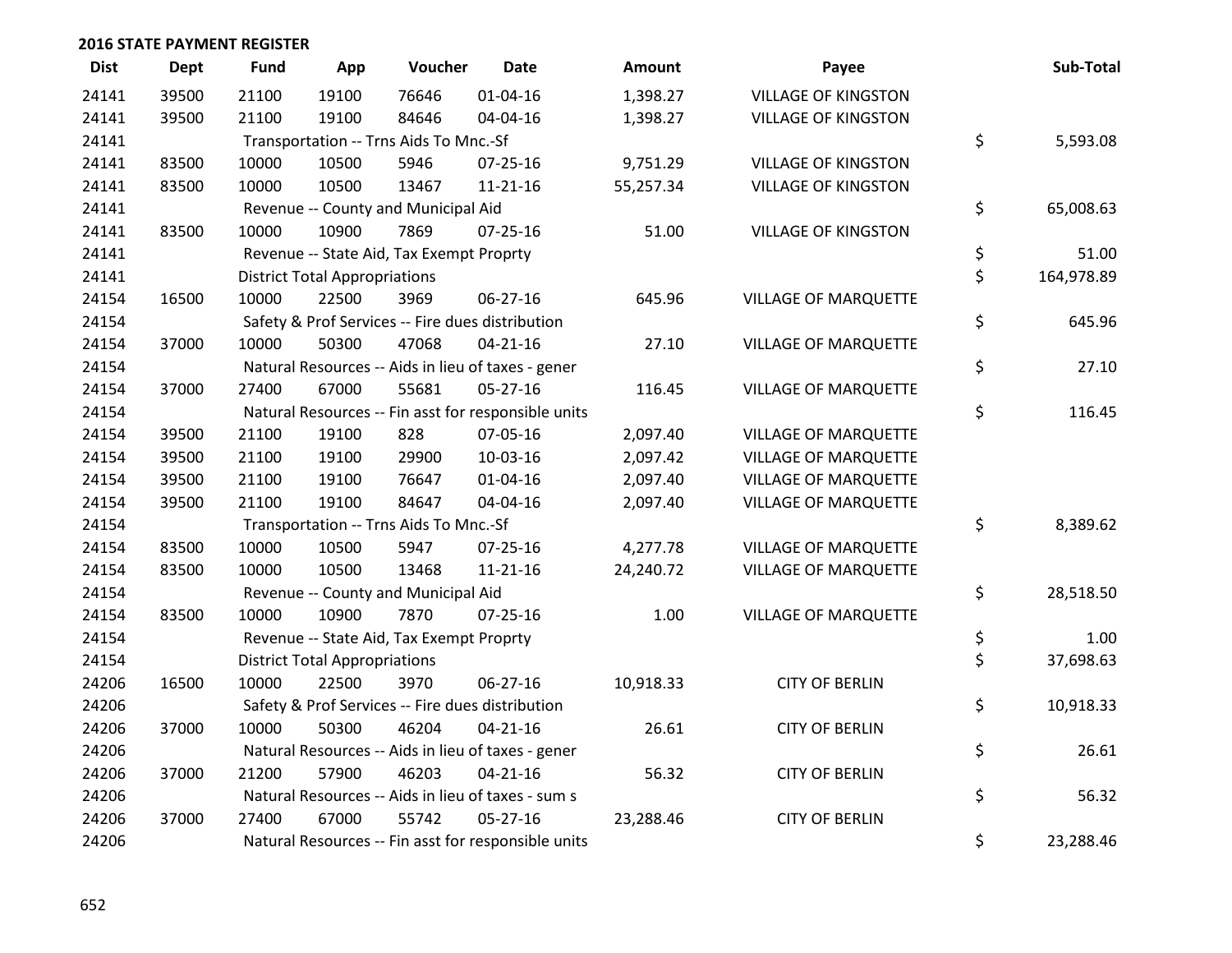| <b>Dist</b> | <b>Dept</b> | <b>Fund</b>                             | App                                                 | Voucher                                           | <b>Date</b>    | Amount       | Payee                 |    | Sub-Total    |  |  |
|-------------|-------------|-----------------------------------------|-----------------------------------------------------|---------------------------------------------------|----------------|--------------|-----------------------|----|--------------|--|--|
| 24206       | 37000       | 36300                                   | <b>TH100</b>                                        | 29410                                             | $02 - 16 - 16$ | 72,267.79    | <b>CITY OF BERLIN</b> |    |              |  |  |
| 24206       |             |                                         | Natural Resources -- URBAN NONPOINT SOURCE COST-SHA |                                                   |                |              |                       |    |              |  |  |
| 24206       | 39500       | 21100                                   | 16200                                               | 2064                                              | 07-05-16       | 9,279.17     | <b>CITY OF BERLIN</b> |    |              |  |  |
| 24206       | 39500       | 21100                                   | 16200                                               | 29166                                             | 10-03-16       | 9,279.18     | <b>CITY OF BERLIN</b> |    |              |  |  |
| 24206       |             |                                         |                                                     | Transportation -- Conn Hwy Aids St Fds            |                |              |                       | \$ | 18,558.35    |  |  |
| 24206       | 39500       | 21100                                   | 17700                                               | 6046                                              | 07-29-16       | 14,712.00    | <b>CITY OF BERLIN</b> |    |              |  |  |
| 24206       | 39500       | 21100                                   | 17700                                               | 32878                                             | 10-06-16       | 14,712.00    | <b>CITY OF BERLIN</b> |    |              |  |  |
| 24206       | 39500       | 21100                                   | 17700                                               | 69101                                             | 12-30-16       | 8,827.00     | <b>CITY OF BERLIN</b> |    |              |  |  |
| 24206       |             |                                         |                                                     | Transportation -- Tc, Trns Oper Aid Sf            |                |              |                       | \$ | 38,251.00    |  |  |
| 24206       | 39500       | 21100                                   | 18200                                               | 28409                                             | 09-27-16       | 16,973.00    | <b>CITY OF BERLIN</b> |    |              |  |  |
| 24206       | 39500       | 21100                                   | 18200                                               | 31961                                             | 09-30-16       | 17,048.00    | <b>CITY OF BERLIN</b> |    |              |  |  |
| 24206       | 39500       | 21100                                   | 18200                                               | 57883                                             | 12-05-16       | 20,212.00    | <b>CITY OF BERLIN</b> |    |              |  |  |
| 24206       |             |                                         |                                                     | Transportation -- Trnst/Trns-Rel Aid F            |                |              |                       | \$ | 54,233.00    |  |  |
| 24206       | 39500       | 21100                                   | 19100                                               | 829                                               | 07-05-16       | 78,190.75    | <b>CITY OF BERLIN</b> |    |              |  |  |
| 24206       | 39500       | 21100                                   | 19100                                               | 29901                                             | 10-03-16       | 78,190.76    | <b>CITY OF BERLIN</b> |    |              |  |  |
| 24206       |             |                                         |                                                     | Transportation -- Trns Aids To Mnc.-Sf            |                |              |                       | \$ | 156,381.51   |  |  |
| 24206       | 39500       | 21100                                   | 16200                                               | 78031                                             | $01 - 04 - 16$ | 9,279.17     | <b>CITY OF BERLIN</b> |    |              |  |  |
| 24206       | 39500       | 21100                                   | 16200                                               | 82031                                             | 04-04-16       | 9,279.17     | <b>CITY OF BERLIN</b> |    |              |  |  |
| 24206       |             |                                         |                                                     | Transportation -- Conn Hwy Aids St Fds            |                |              |                       | \$ | 18,558.34    |  |  |
| 24206       | 39500       | 21100                                   | 17700                                               | 72023                                             | $01 - 04 - 16$ | 9,869.00     | <b>CITY OF BERLIN</b> |    |              |  |  |
| 24206       | 39500       | 21100                                   | 17700                                               | 90023                                             | 05-27-16       | 14,712.00    | <b>CITY OF BERLIN</b> |    |              |  |  |
| 24206       |             |                                         |                                                     | Transportation -- Tc, Trns Oper Aid Sf            |                |              |                       | \$ | 24,581.00    |  |  |
| 24206       | 39500       | 21100                                   | 18200                                               | 74085                                             | $02 - 18 - 16$ | 17,865.00    | TREAS CITY BERLIN     |    |              |  |  |
| 24206       |             |                                         |                                                     | Transportation -- Trnst/Trns-Rel Aid F            |                |              |                       | \$ | 17,865.00    |  |  |
| 24206       | 39500       | 21100                                   | 19100                                               | 76648                                             | $01 - 04 - 16$ | 78,190.75    | <b>CITY OF BERLIN</b> |    |              |  |  |
| 24206       | 39500       | 21100                                   | 19100                                               | 84648                                             | 04-04-16       | 78,190.75    | <b>CITY OF BERLIN</b> |    |              |  |  |
| 24206       |             |                                         |                                                     | Transportation -- Trns Aids To Mnc.-Sf            |                |              |                       | \$ | 156,381.50   |  |  |
| 24206       | 43500       | 10000                                   | 11900                                               | 72498                                             | 09-02-16       | 6,795.22     | <b>CITY OF BERLIN</b> |    |              |  |  |
| 24206       |             |                                         |                                                     | Health Services -- Emergency medical services, ai |                |              |                       | \$ | 6,795.22     |  |  |
| 24206       | 45500       | 10000                                   | 23100                                               | 14926                                             | 08-04-16       | 1,760.00     | <b>CITY OF BERLIN</b> |    |              |  |  |
| 24206       |             | Justice -- Law enforcement train, local |                                                     |                                                   |                |              |                       |    | 1,760.00     |  |  |
| 24206       | 83500       | 10000                                   | 10500                                               | 5948                                              | 07-25-16       | 313,947.43   | <b>CITY OF BERLIN</b> |    |              |  |  |
| 24206       | 83500       | 10000                                   | 10500                                               | 13469                                             | 11-21-16       | 1,414,128.54 | <b>CITY OF BERLIN</b> |    |              |  |  |
| 24206       |             |                                         |                                                     | Revenue -- County and Municipal Aid               |                |              |                       | \$ | 1,728,075.97 |  |  |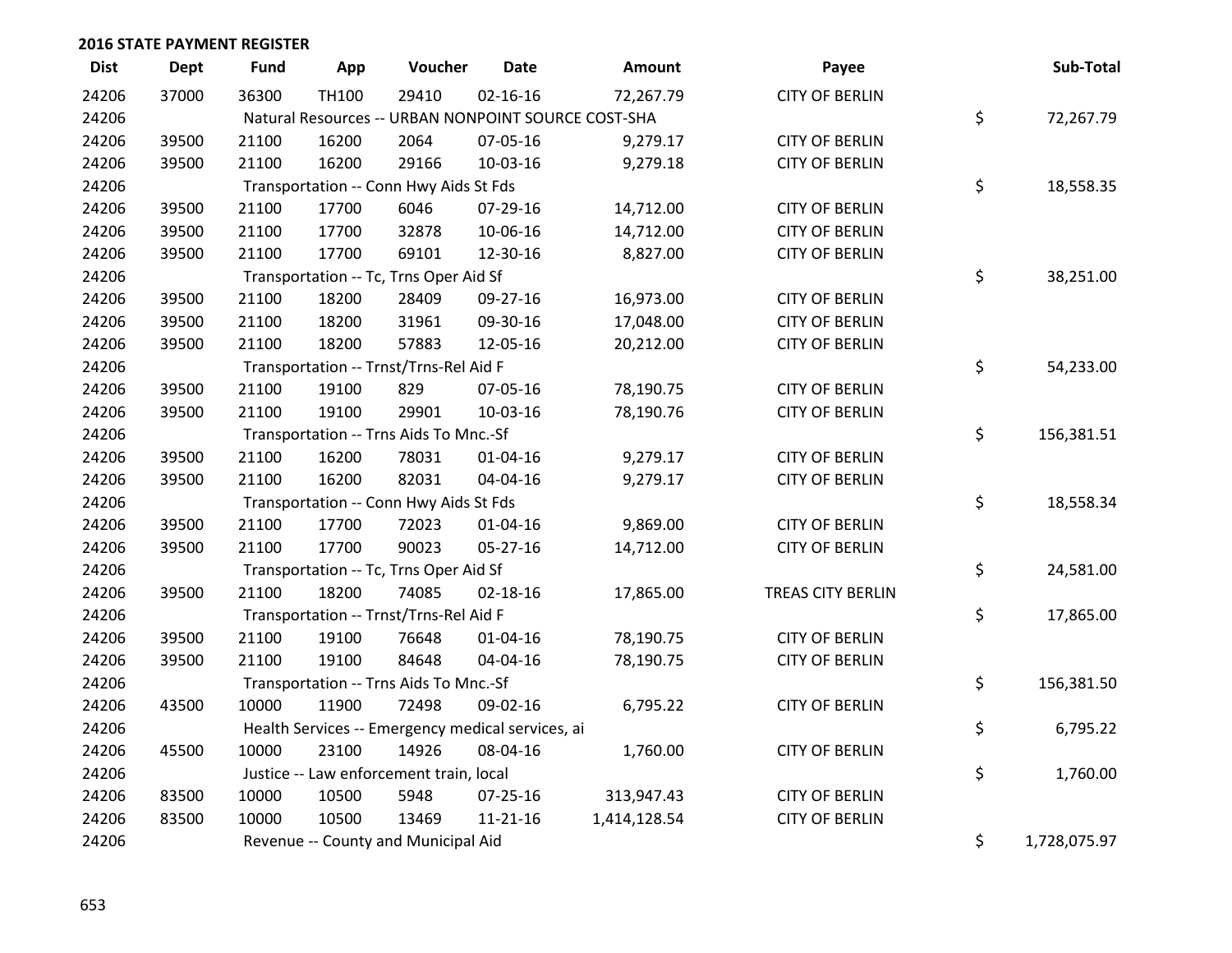| <b>Dist</b> | <b>Dept</b> | <b>Fund</b> | App                                  | Voucher                                             | Date           | <b>Amount</b> | Payee                      | Sub-Total          |
|-------------|-------------|-------------|--------------------------------------|-----------------------------------------------------|----------------|---------------|----------------------------|--------------------|
| 24206       | 83500       | 10000       | 10900                                | 7871                                                | $07 - 25 - 16$ | 13,394.00     | <b>CITY OF BERLIN</b>      |                    |
| 24206       | 83500       | 10000       | 10900                                | 9673                                                | 07-25-16       | 27,024.00     | <b>CITY OF BERLIN</b>      |                    |
| 24206       |             |             |                                      | Revenue -- State Aid, Tax Exempt Proprty            |                |               |                            | \$<br>40,418.00    |
| 24206       | 83500       | 10000       | 11000                                | 13469                                               | $11 - 21 - 16$ | 33,386.21     | <b>CITY OF BERLIN</b>      |                    |
| 24206       |             |             |                                      | Revenue -- Public Utility Distribution              |                |               |                            | \$<br>33,386.21    |
| 24206       | 83500       | 10000       | 50100                                | 2530                                                | $01-29-16$     | 2,204.70      | <b>CITY OF BERLIN</b>      |                    |
| 24206       |             |             |                                      | Revenue -- Payments for municipal svcs              |                |               |                            | \$<br>2,204.70     |
| 24206       | 83500       | 52100       | 36300                                | 3080                                                | 03-29-16       | 199.68        | <b>CITY OF BERLIN</b>      |                    |
| 24206       |             |             |                                      | Revenue -- Lottery & Gaming Credit                  |                |               |                            | \$<br>199.68       |
| 24206       |             |             | <b>District Total Appropriations</b> |                                                     |                |               |                            | \$<br>2,404,206.99 |
| 24231       | 16500       | 10000       | 22500                                | 3971                                                | 06-27-16       | 7,544.54      | <b>GREEN LAKE, CITY OF</b> |                    |
| 24231       |             |             |                                      | Safety & Prof Services -- Fire dues distribution    |                |               |                            | \$<br>7,544.54     |
| 24231       | 37000       | 27400       | 67000                                | 56270                                               | $05 - 27 - 16$ | 6,474.40      | <b>GREEN LAKE, CITY OF</b> |                    |
| 24231       |             |             |                                      | Natural Resources -- Fin asst for responsible units |                |               |                            | \$<br>6,474.40     |
| 24231       | 37000       | 36300       | <b>TA100</b>                         | 54549                                               | 05-25-16       | 4,481.25      | <b>GREEN LAKE, CITY OF</b> |                    |
| 24231       | 37000       | 36300       | <b>TA100</b>                         | 74846                                               | $07 - 14 - 16$ | 54,996.25     | <b>GREEN LAKE, CITY OF</b> |                    |
| 24231       |             |             |                                      | Natural Resources -- LAND ACQUISITION               |                |               |                            | \$<br>59,477.50    |
| 24231       | 39500       | 21100       | 19100                                | 830                                                 | 07-05-16       | 44,496.68     | <b>GREEN LAKE, CITY OF</b> |                    |
| 24231       | 39500       | 21100       | 19100                                | 29902                                               | 10-03-16       | 44,496.71     | <b>GREEN LAKE, CITY OF</b> |                    |
| 24231       | 39500       | 21100       | 19100                                | 76649                                               | 01-04-16       | 44,496.68     | <b>CITY OF GREEN LAKE</b>  |                    |
| 24231       | 39500       | 21100       | 19100                                | 84649                                               | 04-04-16       | 44,496.68     | <b>CITY OF GREEN LAKE</b>  |                    |
| 24231       |             |             |                                      | Transportation -- Trns Aids To Mnc.-Sf              |                |               |                            | \$<br>177,986.75   |
| 24231       | 45500       | 10000       | 23100                                | 20954                                               | 12-16-16       | 640.00        | <b>GREEN LAKE, CITY OF</b> |                    |
| 24231       |             |             |                                      | Justice -- Law enforcement train, local             |                |               |                            | \$<br>640.00       |
| 24231       | 83500       | 10000       | 10500                                | 5949                                                | 07-25-16       | 3,616.83      | <b>GREEN LAKE, CITY OF</b> |                    |
| 24231       | 83500       | 10000       | 10500                                | 13470                                               | $11 - 21 - 16$ | 20,495.37     | <b>GREEN LAKE, CITY OF</b> |                    |
| 24231       |             |             |                                      | Revenue -- County and Municipal Aid                 |                |               |                            | \$<br>24,112.20    |
| 24231       | 83500       | 10000       | 10900                                | 7872                                                | 07-25-16       | 998.00        | <b>GREEN LAKE, CITY OF</b> |                    |
| 24231       | 83500       | 10000       | 10900                                | 9674                                                | 07-25-16       | 2,464.00      | <b>GREEN LAKE, CITY OF</b> |                    |
| 24231       |             |             |                                      | Revenue -- State Aid, Tax Exempt Proprty            |                |               |                            | \$<br>3,462.00     |
| 24231       |             |             | <b>District Total Appropriations</b> |                                                     |                |               |                            | \$<br>279,697.39   |
| 24251       | 16500       | 10000       | 22500                                | 3972                                                | 06-27-16       | 3,151.63      | <b>CITY OF MARKESAN</b>    |                    |
| 24251       |             |             |                                      | Safety & Prof Services -- Fire dues distribution    |                |               |                            | \$<br>3,151.63     |
| 24251       | 37000       | 27400       | 67000                                | 55638                                               | 05-27-16       | 5,567.62      | <b>CITY OF MARKESAN</b>    |                    |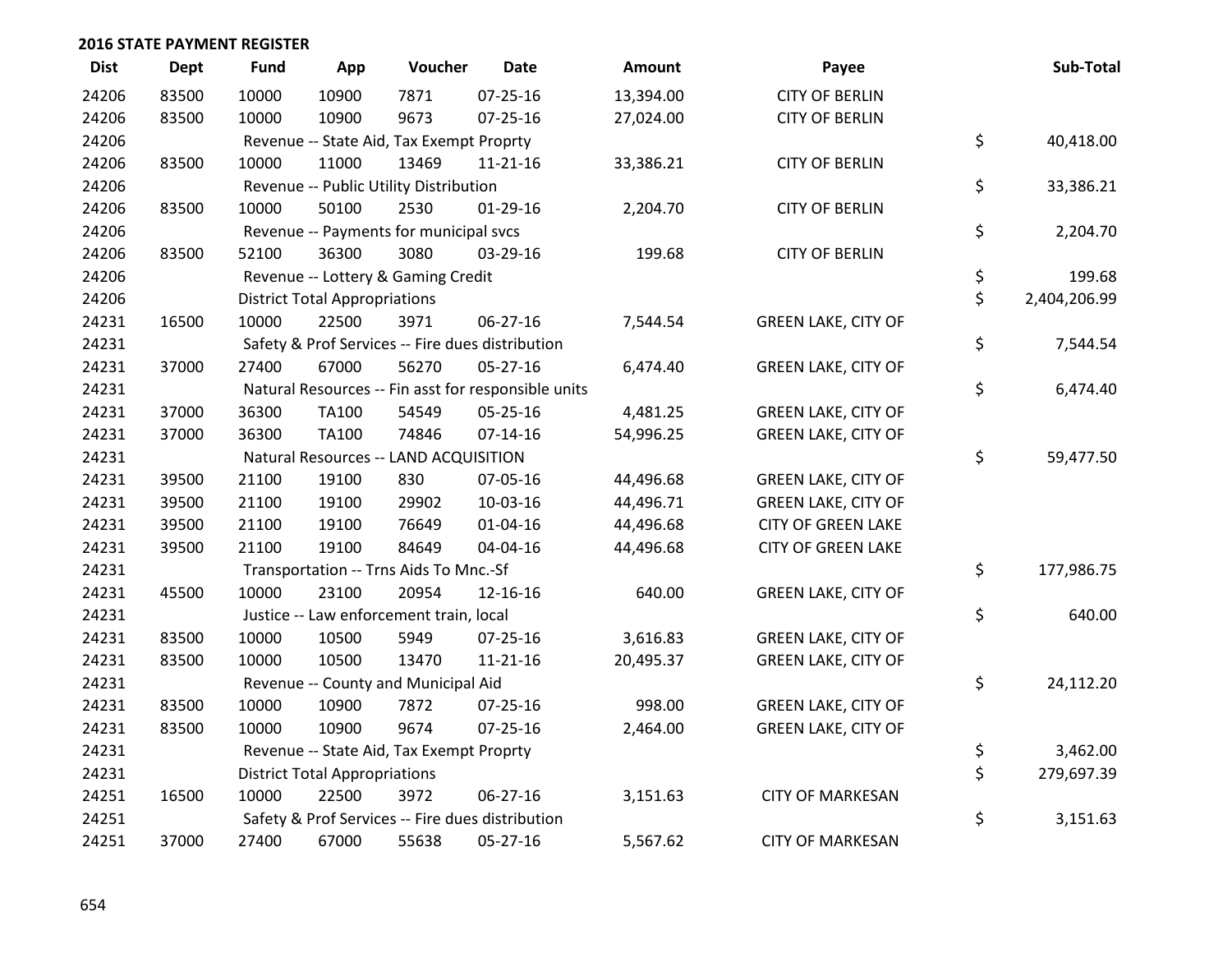| <b>Dist</b> | <b>Dept</b> | <b>Fund</b> | App                                                 | Voucher                                             | <b>Date</b>    | Amount     | Payee                    |    | Sub-Total  |  |
|-------------|-------------|-------------|-----------------------------------------------------|-----------------------------------------------------|----------------|------------|--------------------------|----|------------|--|
| 24251       |             |             |                                                     | Natural Resources -- Fin asst for responsible units |                |            |                          | \$ | 5,567.62   |  |
| 24251       | 37000       | 27400       | 67300                                               | 55638                                               | 05-27-16       | 378.18     | <b>CITY OF MARKESAN</b>  |    |            |  |
| 24251       |             |             | Natural Resources -- Recycling consolidation grants |                                                     |                |            |                          |    |            |  |
| 24251       | 39500       | 21100       | 19100                                               | 831                                                 | 07-05-16       | 16,604.36  | <b>CITY OF MARKESAN</b>  |    |            |  |
| 24251       | 39500       | 21100       | 19100                                               | 29903                                               | 10-03-16       | 16,604.37  | <b>CITY OF MARKESAN</b>  |    |            |  |
| 24251       | 39500       | 21100       | 19100                                               | 76650                                               | $01 - 04 - 16$ | 16,604.36  | <b>CITY OF MARKESAN</b>  |    |            |  |
| 24251       | 39500       | 21100       | 19100                                               | 84650                                               | 04-04-16       | 16,604.36  | <b>CITY OF MARKESAN</b>  |    |            |  |
| 24251       |             |             |                                                     | Transportation -- Trns Aids To Mnc.-Sf              |                |            |                          | \$ | 66,417.45  |  |
| 24251       | 39500       | 21100       | 27800                                               | 72914                                               | $02 - 02 - 16$ | 9,538.34   | TREAS CITY MARKESAN      |    |            |  |
| 24251       |             |             |                                                     | Transportation -- Loc Rd Imp Prg St Fd              |                |            |                          | \$ | 9,538.34   |  |
| 24251       | 45500       | 10000       | 23100                                               | 14764                                               | 08-03-16       | 480.00     | <b>CITY OF MARKESAN</b>  |    |            |  |
| 24251       |             |             |                                                     | Justice -- Law enforcement train, local             |                |            |                          | \$ | 480.00     |  |
| 24251       | 83500       | 10000       | 10500                                               | 5950                                                | $07 - 25 - 16$ | 63,192.53  | <b>CITY OF MARKESAN</b>  |    |            |  |
| 24251       | 83500       | 10000       | 10500                                               | 13471                                               | $11 - 21 - 16$ | 352,997.75 | <b>CITY OF MARKESAN</b>  |    |            |  |
| 24251       |             |             |                                                     | Revenue -- County and Municipal Aid                 |                |            |                          | \$ | 416,190.28 |  |
| 24251       | 83500       | 10000       | 10900                                               | 7873                                                | $07 - 25 - 16$ | 3,606.00   | <b>CITY OF MARKESAN</b>  |    |            |  |
| 24251       | 83500       | 10000       | 10900                                               | 9675                                                | $07 - 25 - 16$ | 3,639.00   | <b>CITY OF MARKESAN</b>  |    |            |  |
| 24251       |             |             |                                                     | Revenue -- State Aid, Tax Exempt Proprty            |                |            |                          | \$ | 7,245.00   |  |
| 24251       | 83500       | 10000       | 11000                                               | 13471                                               | $11 - 21 - 16$ | 1,061.47   | <b>CITY OF MARKESAN</b>  |    |            |  |
| 24251       |             |             |                                                     | Revenue -- Public Utility Distribution              |                |            |                          | \$ | 1,061.47   |  |
| 24251       | 83500       | 52100       | 36300                                               | 3081                                                | 03-29-16       | 697.61     | <b>CITY OF MARKESAN</b>  |    |            |  |
| 24251       |             |             |                                                     | Revenue -- Lottery & Gaming Credit                  |                |            |                          | \$ | 697.61     |  |
| 24251       |             |             | <b>District Total Appropriations</b>                |                                                     |                |            |                          | \$ | 510,727.58 |  |
| 24271       | 16500       | 10000       | 22500                                               | 5187                                                | 07-06-16       | 2,370.59   | <b>CITY OF PRINCETON</b> |    |            |  |
| 24271       |             |             |                                                     | Safety & Prof Services -- Fire dues distribution    |                |            |                          | \$ | 2,370.59   |  |
| 24271       | 37000       | 10000       | 50300                                               | 46255                                               | $04 - 21 - 16$ | 5.50       | <b>CITY OF PRINCETON</b> |    |            |  |
| 24271       |             |             |                                                     | Natural Resources -- Aids in lieu of taxes - gener  |                |            |                          | \$ | 5.50       |  |
| 24271       | 37000       | 27400       | 67000                                               | 55685                                               | $05 - 27 - 16$ | 4,098.15   | <b>CITY OF PRINCETON</b> |    |            |  |
| 24271       |             |             |                                                     | Natural Resources -- Fin asst for responsible units |                |            |                          | \$ | 4,098.15   |  |
| 24271       | 39500       | 21100       | 19100                                               | 832                                                 | 07-05-16       | 17,470.54  | <b>CITY OF PRINCETON</b> |    |            |  |
| 24271       | 39500       | 21100       | 19100                                               | 29904                                               | 10-03-16       | 17,470.54  | <b>CITY OF PRINCETON</b> |    |            |  |
| 24271       | 39500       | 21100       | 19100                                               | 76651                                               | $01 - 04 - 16$ | 17,470.54  | <b>CITY OF PRINCETON</b> |    |            |  |
| 24271       | 39500       | 21100       | 19100                                               | 84651                                               | 04-04-16       | 17,470.54  | <b>CITY OF PRINCETON</b> |    |            |  |
| 24271       |             |             |                                                     | Transportation -- Trns Aids To Mnc.-Sf              |                |            |                          | \$ | 69,882.16  |  |